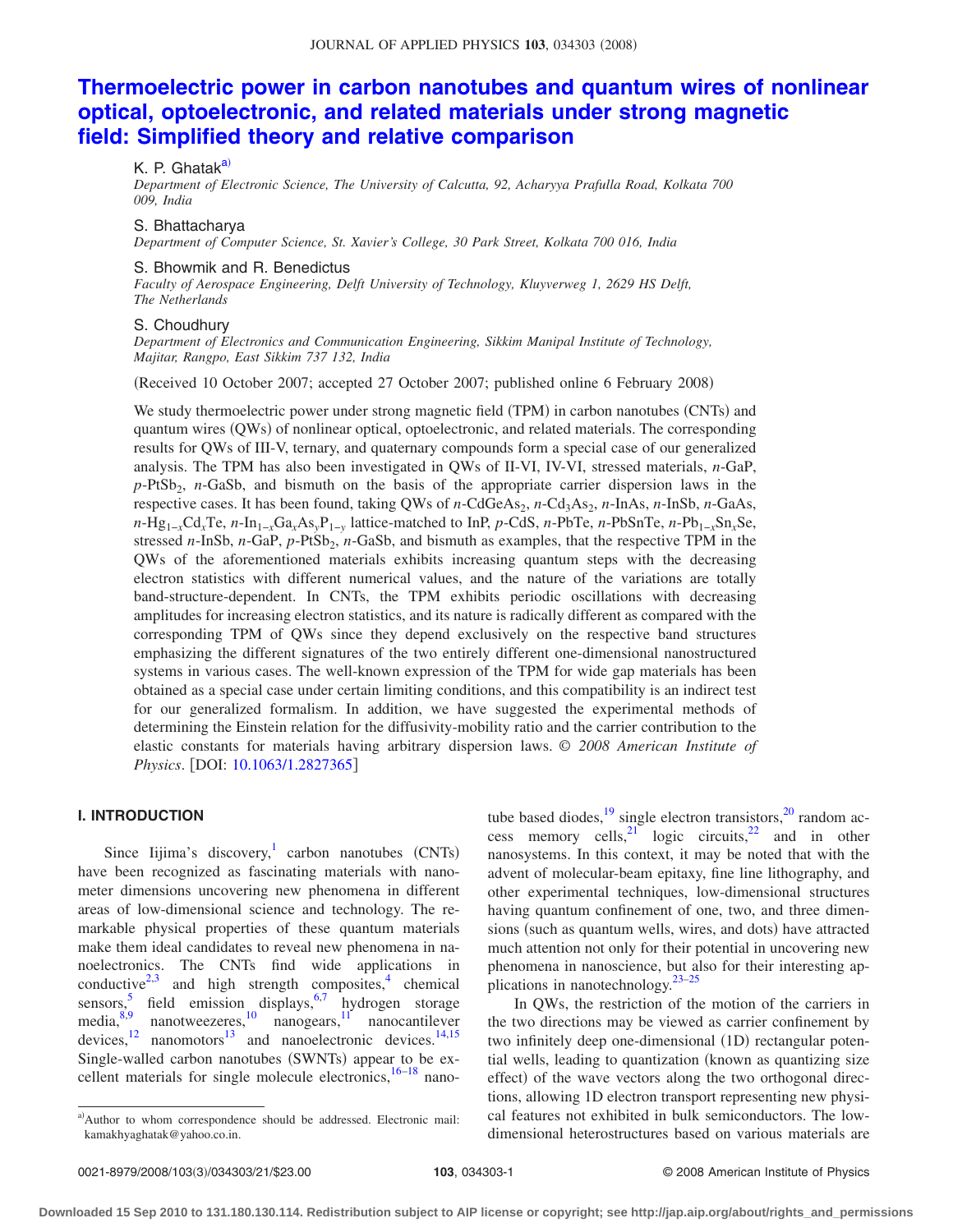widely investigated because of the enhancement of carrier mobility. An enormous range of important applications in the quantum regime, together with a rapid increase in computing power, have generated much interest in the analysis of nano-structured devices for investigating their properties.<sup>26[–29](#page-19-23)</sup> Examples of such new applications include various quantum wires,  $30-34$  $30-34$  quantum resistors,  $35$  resonant tunneling diodes and band filters,  $36,37$  $36,37$  quantum switches,  $38$  quantum sensors,  $39-41$  $39-41$  quantum logic gates,  $42,43$  $42,43$  quantum transistors and subtuners[,44–](#page-19-34)[46](#page-19-35) heterojunction field-effect transistors  $(FETs)$ ,<sup>[47](#page-19-36)</sup> high-speed digital networks,<sup>48</sup> high-frequency microwave circuits, $49$  optical modulators, $50$  optical switching systems, $51$  and other devices. Though extensive work has already been done for both the CNTs and QWs, it appears from the literature that the TPM for both the CNTs and the QWs has yet to be investigated in detail.

It is well known that the TPM is a very important relation $52$  since the entropy (a very important thermodynamic property that cannot be experimentally determined) can be known from this relation by knowing the experimental values of the electron concentration. The TPM is more accurate than any two of the individual relations for the electron concentration or the entropy, which is considered to be the two most widely used quantities in investigating the thermodynamics of the electronic materials. Besides, in recent years with the advent of the quantum Hall effect,  $53$  there has been considerable interest in studying the TPM for various com-pounds having different band structures.<sup>54–[63](#page-19-44)</sup> It is worth remarking that the analysis of the thermopower generates information about the band structure, the density-of-states function, and the effective mass of the carriers. $59$  The classical TPM (*G*) equation is given by  $G = (\pi^2 k_B/3e)$  ( $k_B$  and *e* are Boltzmann's constant and the magnitude of the carrier charge, respectively) and is well known in the literature.<sup>59</sup> In this conventional form, it appears that the TPM depends only on the fundamental constants and is independent of temperature and carrier concentration under the condition of carrier nondegeneracy. Askerov *et al.*<sup>[63](#page-19-44)</sup> showed that the TPM is independent of scattering mechanisms and depends only on the dispersions laws of the carriers.

It is well known from the fundamental work of Zawadzki $^{61}$  that the TPM for electronic materials having degenerate electron concentration is essentially determined by their respective energy band structures. It has, therefore, different values in different materials and varies with the doping, the magnitude of the reciprocal quantizing magnetic field under magnetic quantization, the quantizing electric field as in inversion layers, the nanothickness as in quantum wells and quantum-well wires, and with the superlattice period as in quantum confined superlattices of small gap semiconductors with graded interfaces having various carrier energy spectra. Some of the significant features that have emerged from these studies are as follows:

- $(a)$  The TPM decreases monotonically with the increase in electron concentration.
- $(b)$  The TPM decreases with doping in heavily doped semiconductors forming band tails.
- $(c)$ The nature of variations is significantly influenced by

the spectrum constants of various materials having different band structures.

- $(d)$  The TPM oscillates with inverse quantizing magnetic field due to the Shubnikov–de Haas effect.
- $(e)$  The TPM decreases with the magnitude of the quantizing electric field in inversion layers.
- $(f)$  The TPM exhibits composite oscillations with significantly different values in superlattices and various other quantized structures.

In this article, we have studied the TPM in CNTs and also in QWs of nonlinear optical, III-V, ternaries, quaternaries, II-VI, IV-VI, stressed materials, *n*-GaP, *p*-PtSb<sub>2</sub>, *n*-GaSb, and bismuth on the basis of their respective carrier energy spectra. In this context, it may be noted that the nonlinear optical materials are also known as tetragonal compounds due to their crystal structure.<sup>64</sup> These materials are being used increasingly in light-emitting diodes, Hall pick-ups, and thermal detectors.<sup>65[–67](#page-19-49)</sup> Rowe and Shay<sup>68</sup> demonstrated that the quasicubic model $^{69}$  can be used to explain the observed splitting and symmetry properties of the conduction and valence bands at the zone center of the **k** space of the aforementioned compounds. The *s*-like conduction band is singly degenerate and the *p*-like valence bands are triply degenerate. The latter splits into three subbands because of the spin-orbit and the crystal-field interactions. The large contribution of the crystal-field splitting occurs from the noncubic potential.<sup>70</sup> The experimental data on the absorption constants, $\frac{71}{1}$  the effective mass, $\frac{72}{1}$  and the optical third-order susceptibility<sup>73</sup> have produced strong evidence that the conduction band in the same compound corresponds to a single ellipsoid of revolution at the zone center in **k** space.

Considering the crystal potential in the Hamiltonian, and special features of the nonlinear optical compounds, Kildal $^{14}$ proposed the energy spectrum of the conduction electrons under the assumptions of the isotropic momentum matrix element and the isotropic spin orbit splitting constant, respectively, although the anisotropies in the two aforementioned band parameters are the significant physical features of said compounds[.75](#page-19-57)

In Sec. II A, we have formulated the expressions of the TPM in CNTs by formulating the respective expressions of the electron statistics for both  $(n,n)$  and  $(n,0)$  tubes, respectively. In Sec. II B, we have studied the TPM in QWs of nonlinear optical materials by formulating the generalized dispersion relation of the conduction electrons, considering the anisotropies of the effective electron masses and the spinorbit splitting of the valance band together with the proper inclusion of crystal-field splitting in the Hamiltonian through the  $k \cdot p$  formalism. In Sec. II C, it has been shown that the corresponding results for the QWs of III-V, ternary, and quaternary materials form special cases of our generalized analysis as derived in Sec. II B. The III-V materials are being used increasingly in integrated optoelectronics, $\frac{76}{10}$  passive filter devices, $\frac{77}{8}$  distributed feedback lasers, and Bragg reflectors.<sup>78</sup> We have used *n*-Hg<sub>1−*x*</sub>Cd<sub>*x*</sub>Te and *n*-In<sub>1−*x*</sub>Ga<sub>*x*</sub>As<sub>*y*</sub>P<sub>1−*v*</sub> lattice matched to InP as examples of ternary and quaternary compounds, respectively. The *n*-Hg1−*x*Cd*x*Te is a classic narrowgap compound and is an important optoelectronic material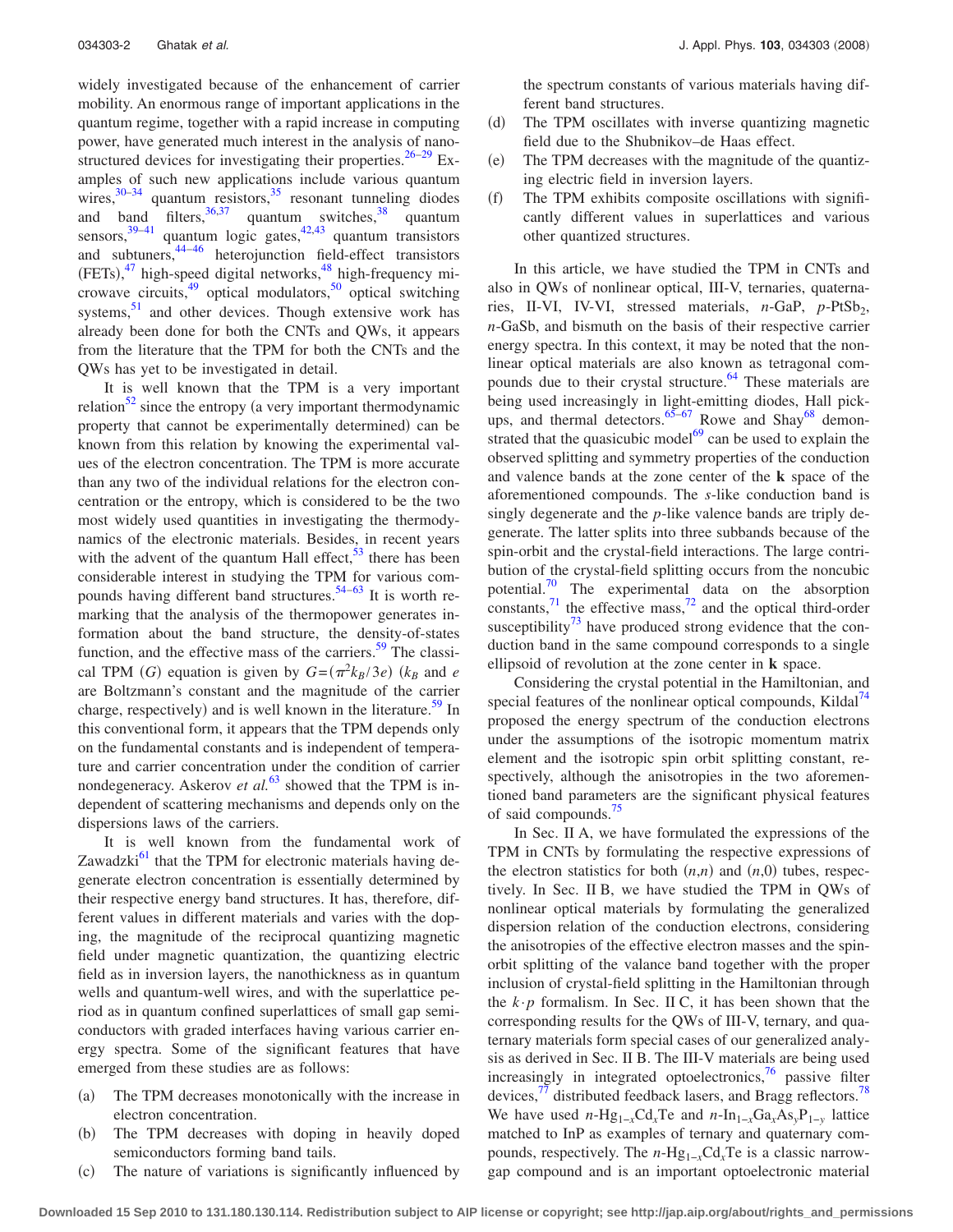because its band gap can be varied to cover a spectral range from 0.8  $\mu$ m to over 30  $\mu$ m by adjusting the alloy composition[.79](#page-19-61) This compound finds extensive applications in infrared detector materials $\frac{80}{2}$  and photovoltaic detector arrays<sup>[81](#page-19-63)</sup> in the 8–12  $\mu$ m wave bands. The above uses have spurred an Hg<sub>1−*x*</sub>Cd<sub>*x*</sub>Te technology for the production of high-mobility single crystals, with specially prepared surface layers that are also ideally suitable for narrow subband physics because the relevant material constants are within the reach of experiment.<sup>82</sup> The quaternary compounds also find extensive applications in optoelectronics, high electron mobility transistors, visible heterostructure compound lasers, infrared light-emitting diodes, lasers for fiber optic systems, $\frac{83}{3}$ tandem solar cells,  $84$  avalanche photodetectors,  $85$  longwavelength light sources, detectors in optical fiber communications,  $\frac{86}{6}$  and new types of optical devices.  $\frac{87}{6}$  The expressions for electron concentration per unit length  $(n_{1D})$ and the TPM for QWs whose energy band structures are defined by the two-band model of Kane and that of parabolic energy bands have further been formulated under certain limiting conditions for the purpose of relative assessment. To perform numerical computations, *n*-CdGeAs<sub>2</sub> and *n*-Cd<sub>3</sub>As<sub>2</sub> have been used as examples of nonlinear optical and tetragonal compounds.<sup>88</sup> The TPM has also been investigated numerically by taking *n*-InAs, *n*-InSb, and *n*-GaAs as examples of III-V compounds and *n*-Hg1−*x*Cd*x*Te and  $n-\ln_{1-x}Ga_xAs_yP_{1-y}$  lattice-matched to InP as examples of ternary and quaternary materials in accordance with the threeand the two-band models of Kane together with the parabolic energy bands, respectively, for the purpose of relative comparison among the above-mentioned models.

The II-VI compounds find extensive applications in infrared detectors,  $89$  ultrahigh-speed bipolar transistors,  $90$  optic fiber communications, $91$  and advanced microwave devices.<sup>92</sup> These compounds possess the appropriate direct band gap to produce light-emitting diodes and lasers from blue to red wavelengths. The Hopfield model describes the dispersion relation of both the carriers of II-VI materials where the splitting of the two-spin states by the spin-orbit coupling and the crystalline field has been taken into account. <sup>93</sup> In Sec. II D, we shall study the TPM in QWs of II-VI compounds on the basis of the Hopfield model by formulating the appropriate carrier statistics and taking CdS as an example.

In Sec. II E, we shall study the TPM in QWs of IV-VI materials, which are being widely used in thermoelectric devices, superlattices, and other quantum effect devices.  $94$  The dispersion relation of the carriers in IV-VI compounds has been formulated by  $Dimmock<sup>94</sup>$  by including the contributions of the transverse and longitudinal effective masses of the external bands, which arises from the  $\mathbf{k} \cdot \mathbf{p}$  perturbations with the other bands, taken to the second order together with the special anisotropic properties of the energy band structures of the above-mentioned compounds. For the purpose of numerical computations, we have used PbTe, PbSnTe, and Pb<sub>1−*x*</sub>Sn<sub>*x*</sub>Se as examples of IV-VI compounds. In recent years, there has been considerable interest in studying the various electronic properties of stressed compounds because of their important physical features. $95$  In Sec. II F, we have formulated the TPM in QWs of stressed compounds, taking stressed *n*-InSb as an example.

The *n*-GaP, platinum antimonide, and gallium antimonide occupy significant positions in the realm of quantum effect devices due to their important physical properties and the corresponding dispersion relations.<sup>96,[110,](#page-20-9)[111](#page-20-10)</sup> We have studied the TPM for the QWs of *n*-GaP, *p*-PtSb<sub>2</sub>, and *n*-GaSb in Secs. II G, II H, and II I, respectively, by considering the appropriate carrier energy spectra.

It is well known that the carrier energy spectra in bismuth differ considerably from simple spherical surfaces of the degenerate electron gas, and several models have been developed to describe the energy band structure of Bi. Earlier works<sup>97,[98](#page-20-12)</sup> demonstrated that the ellipsoidal parabolic model or the one-band model could describe the carrier properties of Bi. Shoenberg<sup>97</sup> indicated that the de Haas–Van Alphen and cyclotron resonance experiments supported the one-band model, although the latter work showed that Bi could be described by the two-band nonparabolic ellipsoidal Lax model since the magnetic field dependence of many physical parameters of Bi supports the above model. $\frac{99}{9}$  The magnetooptical results $100$  and the ultrasonic quantum oscillation  $data<sup>101</sup>$  favor the Lax ellipsoidal nonparabolic model,<sup>102</sup> whereas  $Kao$ ,<sup>102</sup> Dinger and Lawson,<sup>103</sup> and Koch and Jensen<sup>104</sup> indicated that the Cohen model<sup>105</sup> is in better agreement with the experimental results. It may be noted that the Hybrid model of Bi as proposed by Takaoka *et al.*[106](#page-20-20) also explains many important physical properties. Besides, Mc-Clure and  $Choi<sup>107</sup>$  presented a new model of Bi that fits the data for a large number of magneto-oscillatory and resonance experiments. In Sec. II J, we have formulated the TPM in QWs of Bi in accordance with the aforementioned energy band models for the purpose of relative assessment. In the Sec. II K, we have suggested the experimental methods of determination of the Einstein relation for the diffusivitymobility ratio and the carrier contribution to the elastic constants for materials having arbitrary carrier energy spectra.

#### **II. THEORETICAL BACKGROUND**

#### A. Investigation of the TPM in  $(n, n)$  and  $(n, 0)$  CNTs

For the  $(n, n)$  and  $(n, 0)$  tubes, the energy dispersion relations are given by  $108$ 

<span id="page-2-0"></span>
$$
E_m(k_y) = \pm t \sqrt{1 + 4 \cos \frac{m\pi}{n} \cos \frac{k_y a}{2} + 4 \cos^2 \frac{k_y a}{2}},
$$
  

$$
-\frac{\pi}{a} < k_y < \frac{\pi}{a'}
$$
 (1)

<span id="page-2-1"></span>and

$$
E_m(k_x) = \pm t \sqrt{1 + 4 \cos \frac{\sqrt{3}k_x a}{n} \cos \frac{m\pi}{n} + 4 \cos^2 \frac{m\pi}{n}},
$$
\n(2)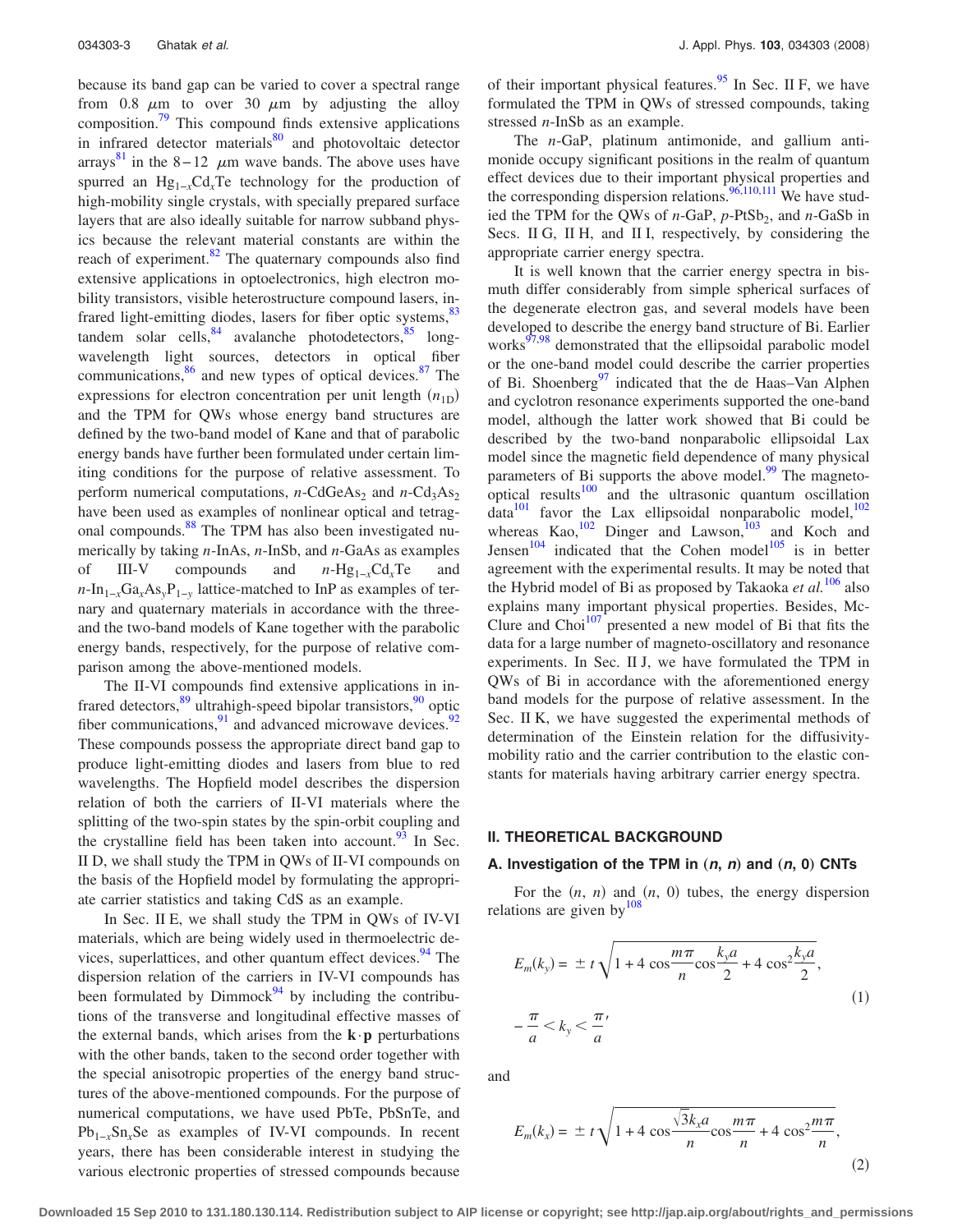$$
-\frac{\pi}{\sqrt{3}a} < k_x < \frac{\pi}{\sqrt{3}a},
$$

where the notations are defined in Refs. [108](#page-20-22) and [109.](#page-20-23) Using Eqs.  $(1)$  $(1)$  $(1)$  and  $(2)$  $(2)$  $(2)$ , the electron concentration per unit length  $(n_{1D})$  can be written as

<span id="page-3-0"></span>
$$
n_{1D} = \frac{4}{\pi a} [A_1(E_F, m, n) + B_1(E_F, m, n)] \tag{3}
$$

<span id="page-3-4"></span>and

$$
n_{1D} = \frac{4}{a\pi\sqrt{3}} [A_2(E_F, m, n) + B_2(E_F, m, n)],
$$
\n(4)

where

$$
A_1(E_F, m, n) = \cos^{-1} \left[ \frac{1}{2} (\sqrt{A^2 - 1 + (E_F/t)^2} - A) \right],
$$
  

$$
A = \cos \left( \frac{m \pi}{n} \right),
$$

 $E_F$  is the Fermi energy,

$$
B_1(E_F, m, n) = \sum_{r=1}^{S_0} Z_r A_1(E_F, m, n),
$$

*r* is the set of real positive integers whose upper limit is  $S_0$ ,

$$
Z_r = 2(k_B T)^{2r} (1 - 2^{1-2r}) \xi(2r) \frac{\partial^{2r}}{\partial E_F^{2r}},
$$

*T* is the temperature,  $\xi(2r)$  is the zeta function of order 2*r*,

$$
A_2(E_F, m, n) = \cos^{-1}\left[ (4A)^{-1} \left\{ \left( \frac{E_F}{t} \right)^2 - 1 - 4A^2 \right\} \right],
$$

and

$$
B_2(E_F, m, n) = \sum_{r=1}^{S_0} Z_r A_2(E_F, m, n).
$$

The TPM in this case can, in general, be expressed as  $60$ 

<span id="page-3-1"></span>
$$
G = \frac{\pi^2 k_B^2 T}{3e n_{\text{1D}}} \left( \frac{\partial n_{\text{1D}}}{\partial E_F} \right). \tag{5}
$$

Combining Eqs.  $(3)$  $(3)$  $(3)$ – $(5)$  $(5)$  $(5)$ , the expressions of the TPM for the  $(n, n)$  and  $(n, 0)$  tubes can be written as

<span id="page-3-3"></span>
$$
G = \frac{\pi^2 k_B^2 T}{3e} \left( \frac{A_1'(E_F, m, n) + B_1'(E_F, m, n)}{A_1(E_F, m, n) + B_1(E_F, m, n)} \right)
$$
(6)

<span id="page-3-5"></span>and

$$
G = \frac{\pi^2 k_B^2 T}{3e} \left( \frac{A_2'(E_F, m, n) + B_2'(E_F, m, n)}{A_2(E_F, m, n) + B_2(E_F, m, n)} \right),
$$
 (7)

where the primes denote the differentiation of the respective differentiable functions with respect to  $E_F$ .

## **B. Investigation of the TPM in QWs of nonlinear optical materials**

The form of the  $\mathbf{k} \cdot \mathbf{p}$  matrix for the nonlinear optical materials can be written as

$$
H = \begin{bmatrix} H_1 & H_2 \\ H_2^+ & H_1 \end{bmatrix},\tag{8}
$$

where

$$
H_{1} = \begin{bmatrix} E_{g} & 0 & P_{\parallel}k_{z} & 0 \\ 0 & (-2\Delta_{\perp}/3) & (\sqrt{2}\Delta_{\perp}/3) & 0 \\ P_{\parallel}k_{z} & (\sqrt{2}\Delta_{\perp}/3) & -(\delta + \frac{1}{3}\Delta_{\parallel}) & 0 \\ 0 & 0 & 0 & 0 \end{bmatrix}
$$
(9)

and

$$
H_2 = \begin{bmatrix} 0 & -f_{,+} & 0 & f_{,-} \\ f_{,+} & 0 & 0 & 0 \\ 0 & 0 & 0 & 0 \\ f_{,+} & 0 & 0 & 0 \end{bmatrix},
$$
(10)

in which  $E_g$  is the band gap,  $P_{\parallel}$  and  $P_{\perp}$  are the momentum matrix elements parallel and perpendicular to the direction of the *c*-axis, respectively,  $\delta$  is the crystal-field splitting constant,  $\Delta_{\parallel}$  and  $\Delta_{\perp}$  are the spin-orbit splitting constants parallel and perpendicular to the direction of the *c* axis, respectively, *f*  $_{\pm}$  =  $(P_{\perp}/\sqrt{2})$  ( $k_x$   $\pm$  *i* $k_y$ ), and *i* =  $\sqrt{-1}$ .

The diagonalization of the above matrix leads to the expression of the electron dispersion law in bulk specimens of nonlinear materials as

<span id="page-3-2"></span>
$$
\gamma(E) = f_1(E)k_s^2 + f_2(E)k_z^2,\tag{11}
$$

where

$$
\gamma(E) = \left\{ E(E + E_g) \Big[ (E + E_g)(E + E_g + \Delta_{\parallel}) + \delta(E + E_g + \Delta_{\parallel}) \Big] + \frac{2}{9} E(E + E_g)(\Delta_{\parallel}^2 - \Delta_{\perp}^2) \right\},
$$
  
\n
$$
f_1(E) = \left\{ \hbar^2 E_g (E_g + \Delta_{\perp}) \Big[ 2m_{\perp}^* \Big( E_g + \frac{2}{3}\Delta_{\perp} \Big) \Big]^{-1} \right\} \Big[ \delta(E + E_g + \frac{1}{3}\Delta_{\parallel}) + (E + E_g)(E + E_g + \frac{2}{3}\Delta_{\parallel}) + \frac{1}{9}(\Delta_{\parallel}^2 - \Delta_{\perp}^2) \Big],
$$
  
\n
$$
k_g^2 = k_x^2 + k_y^2,
$$
  
\n
$$
f_2(E) = \left\{ \hbar^2 E_g (E_g + \Delta_{\parallel}) \Big[ 2m_{\parallel}^* \Big( E_g + \frac{2}{3}\Delta_{\parallel} \Big) \Big]^{-1} \right\}
$$
  
\n
$$
\times \Big[ (E + E_g)(E + E_g + \frac{2}{3}\Delta_{\parallel}) \Big],
$$

*E* is the electron energy measured from the edge of the conduction band in the vertically upward direction in the absence of any quantization,  $\hbar = h/2\pi$ , *h* is Planck's constant, and

 $m_{\parallel}^*$  and  $m_{\perp}^*$  are the effective electron masses at the edge of the conduction band parallel and perpendicular to the direction of the *c* axis, respectively.

The 1D electron energy spectrum in QWs of nonlinear optical compounds can be expressed as

$$
\gamma(E) = f_1(E)\phi(n_x, n_y) + f_2(E)k_z^2,
$$
\n(12)

<span id="page-3-6"></span>where  $\phi(n_x, n_y) = (n_x \pi / d_x)^2 + (n_y \pi / d_y)^2$ ,  $n_x (= 1, 2, 3, ...)$ , and  $n_y$ (=1,2,3,...) are the size quantum numbers along the *x* and *y* directions, respectively, and  $d_x$  and  $d_y$  are the nanothickness along the respective directions.

The carrier statistics in this case can be expressed as

**Downloaded 15 Sep 2010 to 131.180.130.114. Redistribution subject to AIP license or copyright; see http://jap.aip.org/about/rights\_and\_permissions**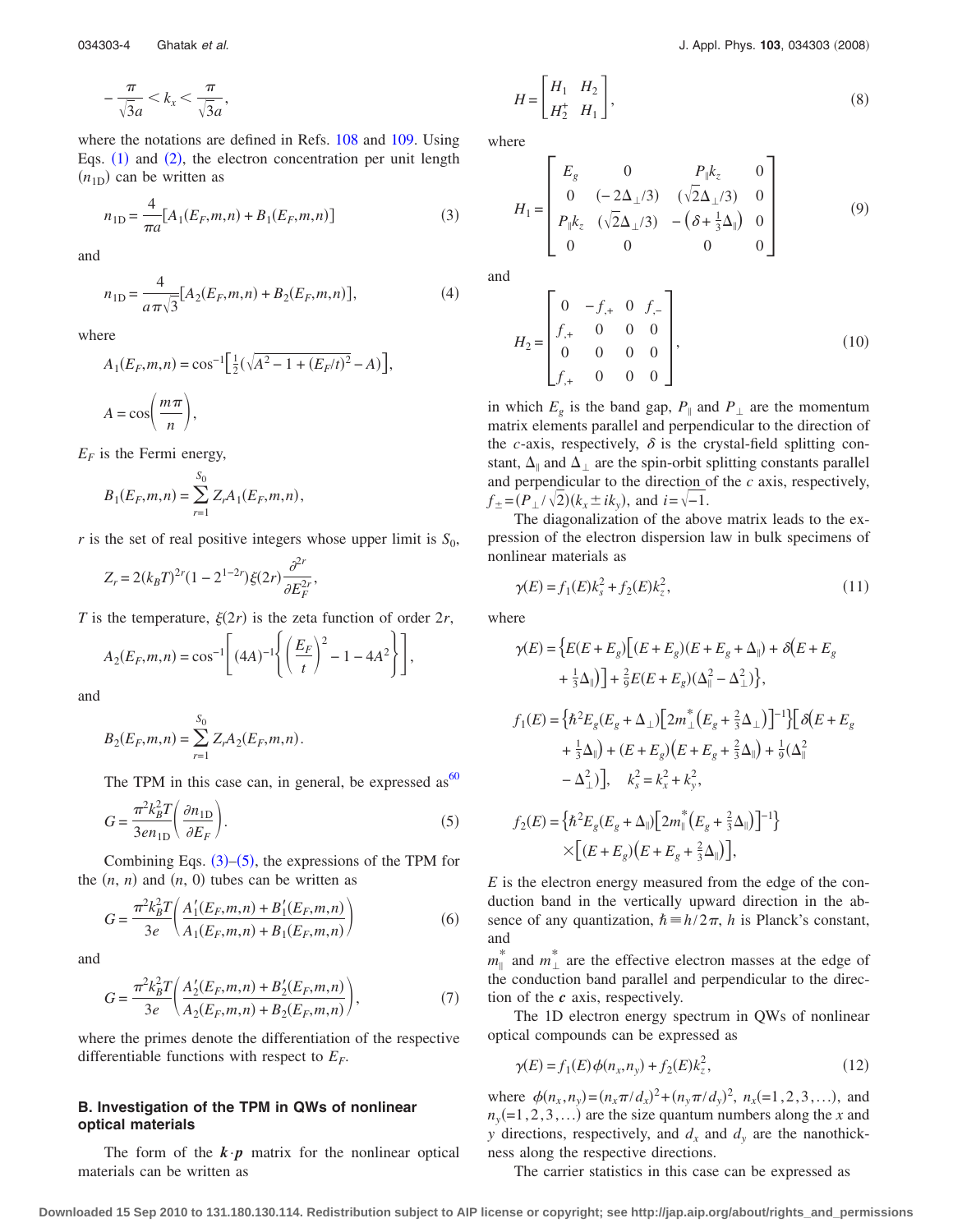<span id="page-4-0"></span>where

$$
T_1(E_F, n_x, n_y) \equiv \left(\frac{\gamma_1(E_F) - f_1(E_F)\phi(n_x, n_y)}{f_2(E_F)}\right)^{1/2},
$$
  

$$
T_2(E_F, n_x, n_y) \equiv \sum_{r=1}^{s_o} Z_r[T_1(E_F, n_x, n_y)].
$$

Therefore, combining Eqs.  $(5)$  $(5)$  $(5)$  and  $(13)$  $(13)$  $(13)$ , we get

<span id="page-4-8"></span>
$$
G = \left(\frac{\pi^2 k_B^2 T}{3e}\right) \sum_{\substack{n_x=1 \ n_y=1}}^{n_{x_{\text{max}}} n_{y_{\text{max}}}} \left[ T_1'(E_F, n_x, n_y) + T_2'(E_F, n_x, n_y) \right] \cdot \sum_{n_x=1}^{n_{x_{\text{max}}} n_{y_{\text{max}}}} \sum_{n_y=1}^{n_{x_{\text{max}}} n_y} \left[ T_1(E_F, n_x, n_y) + T_2(E_F, n_x, n_y) \right] \cdot (14)
$$

## **C. Investigation of TPM for QWs of III-V, ternary, and quaternary materials**

(a) Under the conditions  $\Delta_{\parallel} = \Delta_{\perp} = \Delta$  (the isotropic spin orbiting constant),  $\delta = 0$ , and  $m_{\parallel}^* = m_{\perp}^* = m^*$  (the isotropic effective electron mass at the edge of the conduction band), Eq.  $(11)$  $(11)$  $(11)$  assumes the form

<span id="page-4-1"></span>
$$
\frac{\hbar^2 k^2}{2m^*} = I(E), \quad I(E) = \frac{E(E + E_g)(E + E_g + \Delta)(E_g + \frac{2}{3}\Delta)}{E_g(E_g + \Delta)(E + E_g + \frac{2}{3}\Delta)}.
$$
\n(15)

Equation  $(15)$  $(15)$  $(15)$  describes the dispersion relation of the conduction electrons in III-V, ternary, and quaternary materials and is well known in the literature as the three-band model of Kane, which should be used as such for studying the electronic properties of such compounds where the spinorbit splitting constant is of the order of the band gap.<sup>109</sup>

The 1D dispersion relation in this case is given by

$$
\frac{\hbar^2 \phi(n_x, n_y)}{2m^*} + \frac{\hbar^2 k_z^2}{2m^*} = I(E). \tag{16}
$$

The 1D electron statistics can thus be written as

<span id="page-4-2"></span>
$$
n_{1D} = \left(\frac{2\sqrt{2m^*}}{\pi\hbar}\right)_{n_x=1}^{n_{x_{\text{max}}}} \sum_{n_y=1}^{n_{y_{\text{max}}}} \left[T_3(E_F, n_x, n_y) + T_4(E_F, n_x, n_y)\right],\tag{17}
$$

where

$$
T_3(E_F, n_x, n_y) \equiv \left( I(E_F) - \frac{\hbar^2}{2m^*} \phi(n_x, n_y) \right)^{1/2}
$$

and

$$
T_4(E_F, n_x, n_y) \equiv \sum_{r=1}^{s_0} Z_r T_3(E_F, n_x, n_y).
$$

The use of Eqs.  $(5)$  $(5)$  $(5)$  and  $(17)$  $(17)$  $(17)$  leads to the expression of the TPM in this case as

<span id="page-4-9"></span>
$$
G = \left(\frac{\pi^2 k_B^2 T}{3e} \right) \sum_{n_x=1}^{n_{x_{\text{max}}}} \sum_{n_y=1}^{n_{y_{\text{max}}}} \left[ T'_3(E_F, n_x, n_y) + T'_4(E_F, n_x, n_y) \right] \over \sum_{n_x=1}^{n_{x_{\text{max}}}} \sum_{n_y=1}^{n_{y_{\text{max}}}} \left[ T_3(E_F, n_x, n_y) + T_4(E_F, n_x, n_y) \right] \tag{18}
$$

(b) Under the inequalities $\Delta \gg E_g$  or  $\Delta \ll E_g$ , Eq. ([15](#page-4-1)) assumes the form

<span id="page-4-3"></span>
$$
E(1 + \beta_0 E) = \frac{\hbar^2 k^2}{2m^*}, \quad \beta_0 = 1/E_g.
$$
 (19)

Equation ([19](#page-4-3)) is known as the two-band model of Kane and should be as such for studying the electronic properties of such Kane materials (e.g., InSb) whose energy band structures satisfy the aforementioned constraints.

The 1D electron statistics in this case is given by

<span id="page-4-4"></span>
$$
n_{1D} = \left(\frac{2\sqrt{2m^*}}{\pi\hbar}\right) \sum_{n_x=1}^{n_{x_{\text{max}}}} \sum_{n_y=1}^{n_{y_{\text{max}}}} \left[T_5(E_F, n_x, n_y) + T_6(E_F, n_x, n_y)\right],\tag{20}
$$

where

$$
T_5(E_F, n_x, n_y) \equiv \left(E_F(1 + \beta_0 E_F) - \frac{\hbar^2}{2m^*} \phi(n_x, n_y)\right)^{1/2}
$$

and

$$
T_6(E_F, n_x, n_y) \equiv \sum_{r=1}^{s_0} Z_r T_5(E_F, n_x, n_y).
$$

The use of Eqs.  $(5)$  $(5)$  $(5)$  and  $(20)$  $(20)$  $(20)$  leads to the expression of the TPM in this case as

<span id="page-4-5"></span>
$$
G = \left(\frac{\pi^2 k_B^2 T}{3e} \right) \sum_{\substack{n_x=1 \ n_y=1}}^{n_{x_{\text{max}}}} \sum_{\substack{n_y=1 \ n_y=1}}^{n_{y_{\text{max}}}} \left[ T'_5(E_F, n_x, n_y) + T'_6(E_F, n_x, n_y) \right] \cdot \sum_{\substack{n_x=1 \ n_y=1}}^{n_{x_{\text{max}}}} \left[ T_5(E_F, n_x, n_y) + T_6(E_F, n_x, n_y) \right] \cdot \tag{21}
$$

(c) For  $\beta_0 \rightarrow 0$ , Eq. ([19](#page-4-3)) assumes the well-known form of the electron dispersion law of wide-gap materials as

<span id="page-4-6"></span>
$$
E = \frac{\hbar^2 k^2}{2m^*}.
$$
\n<sup>(22)</sup>

Thus under the condition  $\beta_0 \rightarrow 0$ , the expressions of  $n_{1D}$ and TPM for QWs in this case can be written from Eqs.  $(20)$  $(20)$  $(20)$ and  $(21)$  $(21)$  $(21)$  respectively, as

<span id="page-4-7"></span>
$$
n_{1D} = 2\left(\frac{\sqrt{2\pi m^* k_B T}}{h}\right) \sum_{n_x=1}^{n_{x_{\text{max}}}} \sum_{n_y=1}^{n_{y_{\text{max}}}} [F_{-1/2}(\eta_1)] \tag{23}
$$

and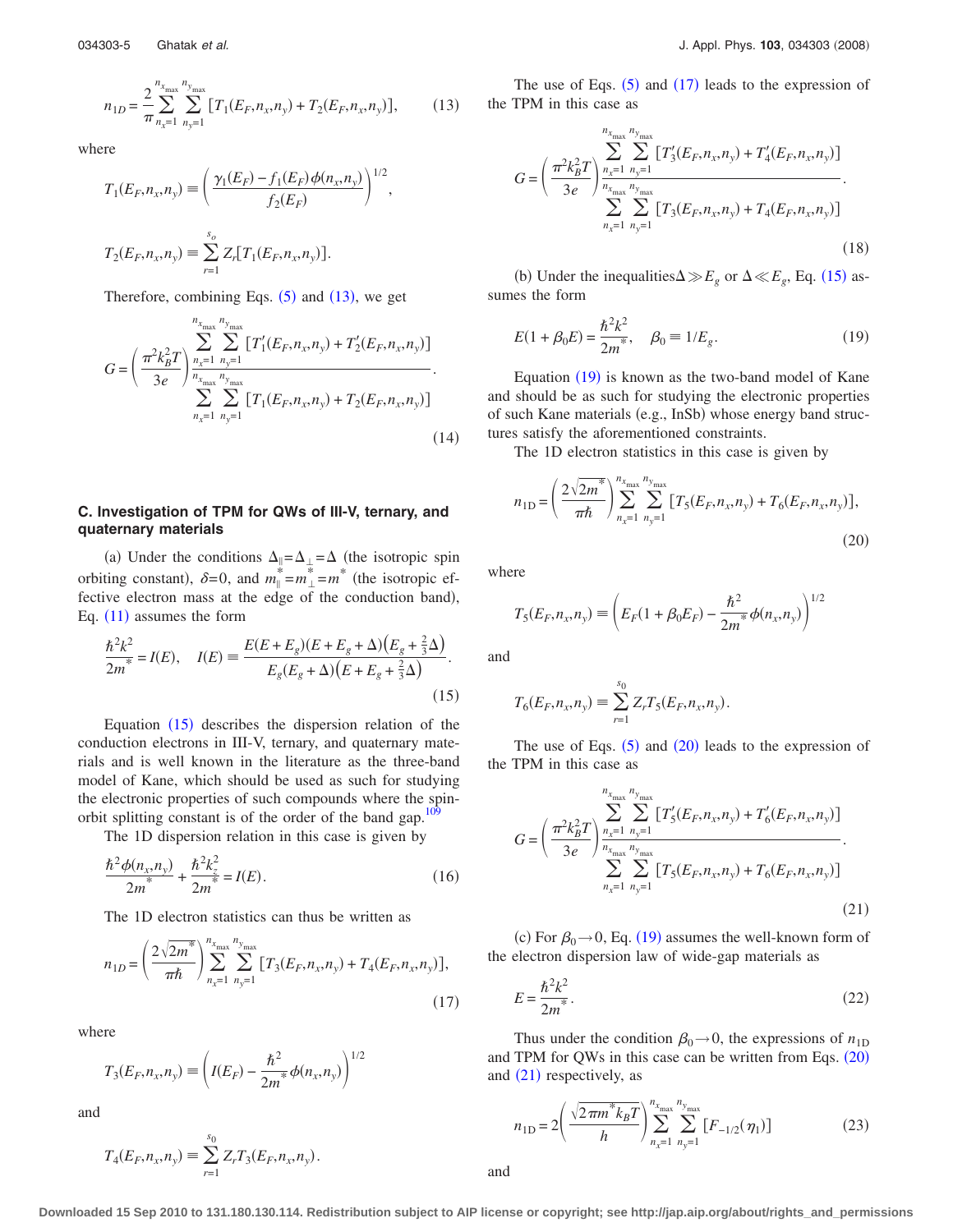<span id="page-5-0"></span>

$$
G = \left(\frac{\pi^2 k_B}{3e}\right) \sum_{\substack{n_x=1 \ n_y=1}}^{n_{x_{\text{max}}}} \sum_{\substack{n_y=1 \ n_y=n}}^{n_{x_{\text{max}}}} [F_{-3/2}(\eta_1)]
$$
\n
$$
\sum_{n_x=1}^{n_{x_{\text{max}}}} \sum_{n_y=1}^{n_{y_{\text{max}}}} [F_{-1/2}(\eta_1)]
$$
\n(24)

where  $\eta_1 = (k_B T)^{-1} [E_F - \{(h^2/2m^*) \phi(n_x, n_y)\}]$  and  $F_t(\eta_1)$  is the one-parameter Fermi-Dirac integral of order  $t_0$ , which can be written as  $117$ 

$$
F_{t_0}(\eta_1) = \left(\frac{1}{\Gamma(t_0 + 1)}\right) \int_0^\infty y^{t_0} [1 + \exp(y - \eta_1)]^{-1} dy,
$$
  

$$
y > -1,
$$
 (25)

where  $\Gamma(t_0+1)$  is the complete Gamma function for all  $t_0$ , analytically continued as a complex contour integral around the negative axis,

$$
F_{t_0}(\eta_1) = A_{t_0} \int_{(-\infty)}^{(0+)} y^{t_0} [1 + \exp(-y - \eta_1)]^{-1} dy,
$$
 (26)

in which

$$
A_{t_0} = \frac{\Gamma(-t_0)}{2\pi\sqrt{-1}}.
$$

Converting the summations over  $n_x$  and  $n_y$  to the corresponding integrations over the above-mentioned variables, from Eq.  $(24)$  $(24)$  $(24)$  we can write

<span id="page-5-1"></span>
$$
G = \frac{\pi^2 k_B \left[ F_{-1/2}(E_F / k_B T) \right]}{3e \left[ F_{1/2}(E_F / k_B T) \right]}.
$$
\n(27)

Under the condition of carrier nondegeneracy, Eq.  $(27)$  $(27)$  $(27)$ gets simplified into the classical TPM equation as given in the Introduction.

## **D. Investigation of TPM for QWs of II-VI materials**

The dispersion relation of the conduction electrons in bulk specimens of II-VI compounds in accordance with the Hopfield model can be expressed as  $\frac{93}{3}$ 

$$
E = A_o k_s^2 + B_o k_z^2 \pm C_o k_s,
$$
\n(28)

where  $A_o \equiv \hbar^2 / 2m_{\perp}^*$ ,  $B_o \equiv \hbar^2 / 2m_{\parallel}^*$ , and  $C_o$  represents the splitting of the two-spin states by the spin-orbit coupling and the crystalline field. For QWs of II-VI materials, the 1D dispersion relation assumes the form

$$
E = A_o \phi(n_x, n_y) + B_o k_z^2 \pm C_o \sqrt{\phi(n_x, n_y)}.
$$
 (29)

<span id="page-5-2"></span>The use of Eq.  $(29)$  $(29)$  $(29)$  leads to the expression of the electron concentration per unit length as

<span id="page-5-3"></span>
$$
n_{1D} = \left(\frac{k_B T}{\pi B_0}\right)^{1/2} \sum_{n_x=1}^{n_{x_{\text{max}}}} \sum_{n_y=1}^{n_{y_{\text{max}}}} [F_{-1/2}(\eta_{2,+}) + F_{-1/2}(\eta_{2,-})], \quad (30)
$$

where

$$
\eta_{2,\pm} = (k_B T)^{-1} \{ E_F - [A_o \phi(n_x, n_y) \pm C_o \sqrt{\phi(n_x, n_y)}] \}.
$$

Using Eqs.  $(5)$  $(5)$  $(5)$  and  $(30)$  $(30)$  $(30)$ , the TPM in QWs in this case can be expressed as

<span id="page-5-4"></span>
$$
G = \left(\frac{\pi^2 k_B}{3e}\right) \sum_{\substack{n_x=1 \ n_y=1}}^{n_{x_{\text{max}}} n_{y_{\text{max}}}} \sum_{\substack{n_y=1}}^{n_{y_{\text{max}}}} [F_{-3/2}(\eta_{2,+}) + F_{-3/2}(\eta_{2,-})] \over \sum_{n_x=1}^{n_{x_{\text{max}}} n_{y_{\text{max}}}} [F_{-1/2}(\eta_{2,+}) + F_{-1/2}(\eta_{2,-})]}. \tag{31}
$$

Under the conditions  $C_o \rightarrow 0$  and  $m_{\parallel}^* = m_{\perp}^* = m^*$ , Eq. ([31](#page-5-4)) gets simplified to the well-known form as given by Eq. ([24](#page-5-0)).

## **E. Investigation of TPM for QWs of IV-VI compounds**

The dispersion relation of the conduction electrons in IV-VI materials can be expressed following Dimmock as  $\frac{94}{4}$ 

<span id="page-5-5"></span>
$$
\left(\in -\frac{E_g}{2} - \frac{\hbar^2 k_s^2}{2m_t^2} - \frac{\hbar^2 k_z^2}{2m_l^2}\right)\left(\infty + \frac{E_g}{2} + \frac{\hbar^2 k_s^2}{2m_t^2} + \frac{\hbar^2 k_z^2}{2m_l^2}\right)
$$
\n
$$
= P_\perp^2 k_s^2 + P_\parallel^2 k_z^2,
$$
\n(32)

where  $\in$  is the electron energy as measured from the center of the band gap  $E_g$ , and  $m_t^{\pm}$  and  $m_l^{\pm}$  represent the contributions of the transverse and longitudinal effective masses of the external  $L_6^+$  and  $L_6^-$  bands arising from the **k** $\cdot$ **p** perturbations with the other bands taken to the second order, respectively.

Substituting

$$
P_{\perp}^2 = \frac{\hbar^2 E_g}{2m_t^*},
$$

 $P_{\parallel}^2 = \frac{\hbar^2 E_g}{2}$  $\frac{2m_{l}^{2}}{2m_{l}^{2}},$ 

and

$$
\in=E+\frac{E_g}{2}
$$

(where  $m_t^*$  and  $m_l^*$  are the transverse and longitudinal effective masses at  $k=0$ ) in Eq.  $(32)$  $(32)$  $(32)$ , we can write

<span id="page-5-6"></span>
$$
\left(E - \frac{\hbar^2 k_s^2}{2m_t^2} - \frac{\hbar^2 k_z^2}{2m_l^2}\right)\left(1 + \beta_o E + \beta_o \frac{\hbar^2 k_s^2}{2m_t^2} + \beta_o \frac{\hbar^2 k_z^2}{2m_l^2}\right)
$$
  
= 
$$
\frac{\hbar^2 k_s^2}{2m_t^2} + \frac{\hbar^2 k_z^2}{2m_l^2}.
$$
 (33)

The 1D dispersion relation in QWs of IV-VI compounds assumes the form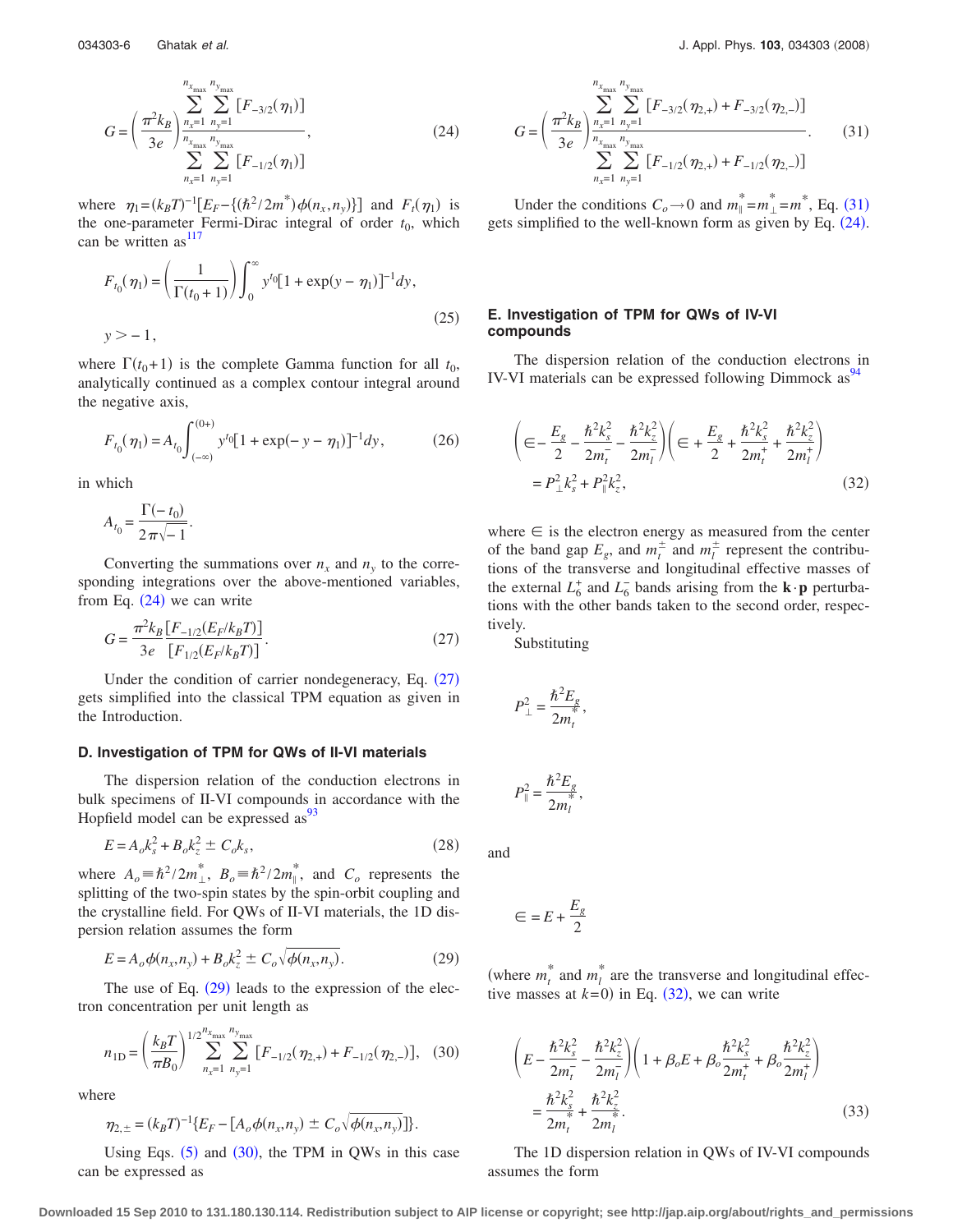<span id="page-6-0"></span>
$$
E(1+\beta_{0}E)+\beta_{0}E\left[\frac{x}{x_{4}}+\frac{\hbar^{2}}{2x_{5}}\left(\frac{n_{y}\pi}{d_{y}}\right)^{2}\right]+\beta_{0}E\frac{\hbar^{2}}{2x_{6}}\left(\frac{n_{z}\pi}{d_{z}}\right)^{2}-(1+\beta_{0}E)\left[\frac{x}{x_{1}}+\frac{\hbar^{2}}{2x_{2}}\left(\frac{n_{y}\pi}{d_{y}}\right)^{2}\right]-\beta_{0}\left[\frac{x}{x_{1}}+\frac{\hbar^{2}}{2x_{2}}\left(\frac{n_{y}\pi}{d_{y}}\right)^{2}\right]\left[\frac{x}{x_{4}}+\frac{\hbar^{2}}{2x_{5}}\left(\frac{n_{y}\pi}{d_{y}}\right)^{2}\right]-\beta_{0}\left[\frac{x}{x_{1}}+\frac{\hbar^{2}}{2x_{2}}\left(\frac{n_{y}\pi}{d_{y}}\right)^{2}\right]-\beta_{0}\left[\frac{x}{x_{1}}+\frac{\hbar^{2}}{2x_{2}}\left(\frac{n_{y}\pi}{d_{y}}\right)^{2}\right]-\beta_{0}\left[\frac{x}{x_{1}}+\frac{\hbar^{2}}{2x_{2}}\left(\frac{n_{y}\pi}{d_{y}}\right)^{2}\right]\frac{\hbar^{2}}{2x_{6}}\left(\frac{n_{z}\pi}{d_{z}}\right)^{2}-(1+\beta_{0}E)\frac{\hbar^{2}}{2x_{3}}\left(\frac{n_{z}\pi}{d_{z}}\right)^{2}-\beta_{0}\frac{\hbar^{2}}{2x_{3}}\left(\frac{n_{z}\pi}{d_{z}}\right)^{2}\left[\frac{x}{x_{4}}+\frac{\hbar^{2}}{2x_{5}}\left(\frac{n_{y}\pi}{d_{y}}\right)^{2}\right]
$$
\n
$$
-\beta_{0}\frac{\hbar^{2}}{2x_{3}}\left(\frac{n_{z}\pi}{d_{z}}\right)^{2}\frac{\hbar^{2}}{2x_{6}}\left(\frac{n_{z}\pi}{d_{z}}\right)^{2}=\frac{x}{m_{1}}+\frac{\hbar^{2}}{2m_{2}}\left(\frac{n_{y}\pi}{d_{y}}\right)^{2}+\frac{\hbar^{2}}{2m_{3}}\left(\frac{n_{z}\pi}{d_{z}}\right)^{2},\tag{34}
$$

wher

 $x_4 = m_t^+,$ 

 $x_5 = \frac{m_t^+ + 2m_l^+}{2}$ 

 $x_6 = \frac{3m_t^+ m_l^+}{2m_t^+ m_l^+}$  $\frac{2m_t^2 + m_t^2}{2m_l^2 + m_t^2}$ 

 $x_1 = m_t^-,$ 

 $\frac{1}{3}$ ,

re  
\n
$$
m_1 = m_t^*
$$
,  
\n $m_2 = \frac{m_t^* + 2m_l^*}{3}$ ,

and

$$
m_3 = \frac{3m_l^*m_l^*}{m_l^* + 2m_l^*}.
$$

The use of Eq.  $(33)$  $(33)$  $(33)$  leads to the expression of  $n_{1D}$  as

$$
n_{1D} = \frac{2g_v}{\pi \hbar} \sum_{\sqrt{a_1}}^{\frac{n_{y_{\text{max}}}}{2}} \sum_{n_{z=1}}^{\frac{n_{z_{\text{max}}}}{2}} \left[ T_7(E_F, n_y, n_z) + T_8(E_F, n_y, n_z) \right],\tag{34'}
$$

where  $g_v$  is the valley degeneracy,

$$
x_2 = \frac{m_t^- + 2m_l^-}{3},
$$
  
\n
$$
T_7(E_F, n_y, n_z) = [\sqrt{b_1^2(E_F, n_y, n_z) + 4a_1c_1(E_F, n_y, n_z)}
$$
  
\n
$$
-b_1(E_F, n_y, n_z)]^{1/2},
$$

$$
x_3 = \frac{3m_t^- m_l^-}{2m_l^- + m_t^-}, \qquad a_1 = \frac{\beta_0}{x_1 x_4},
$$

$$
b_{1}(E_{F},n_{y},n_{z}) = \left\{ \frac{-\beta_{0}E_{F}}{x_{4}} + \frac{1+\beta_{0}E_{F}}{x_{1}} + \beta_{0} \left[ \frac{\hbar^{2}}{2x_{2}x_{4}} \left( \frac{n_{y}\pi}{d_{y}} \right)^{2} + \frac{\hbar^{2}}{2x_{1}x_{5}} \left( \frac{n_{y}\pi}{d_{y}} \right)^{2} \right] + \frac{\beta_{0}\hbar^{2}}{2x_{1}x_{6}} \left( \frac{n_{z}\pi}{d_{z}} \right)^{2} + \frac{\beta_{0}\hbar^{2}}{2x_{3}x_{4}} \left( \frac{n_{z}\pi}{d_{z}} \right)^{2} + \frac{1}{m_{1}} \right\},
$$
  
\n
$$
c_{1}(E_{F},n_{y},n_{z}) = \left\{ E_{F}(1+\beta_{0}E_{F}) + \beta_{0}E_{F} \frac{\hbar^{2}}{2x_{5}} \left( \frac{n_{y}\pi}{d_{y}} \right)^{2} + \beta_{0}E_{F} \frac{\hbar^{2}}{2x_{6}} \left( \frac{n_{z}\pi}{d_{z}} \right)^{2} - (1+\beta_{0}E_{F}) \left[ \frac{\hbar^{2}}{2x_{2}} \left( \frac{n_{y}\pi}{d_{y}} \right)^{2} \right] - \beta_{0} \frac{\hbar^{4}}{4x_{2}x_{5}} \left( \frac{n_{y}\pi}{d_{y}} \right)^{4} - \beta_{0} \frac{\hbar^{4}}{4x_{2}x_{6}} \left( \frac{n_{y}\pi}{d_{y}} \right)^{2} \left( \frac{n_{z}\pi}{d_{z}} \right)^{2} - (1+\beta_{0}E_{F}) \frac{\hbar^{2}}{2x_{3}} \left( \frac{n_{z}\pi}{d_{z}} \right)^{2} - \beta_{0} \frac{\hbar^{4}}{4x_{3}x_{5}} \left( \frac{n_{y}\pi}{d_{y}} \right)^{2} \left( \frac{n_{z}\pi}{d_{z}} \right)^{2} - \beta_{0} \frac{\hbar^{4}}{4x_{3}x_{6}} \left( \frac{n_{y}\pi}{d_{y}} \right)^{2} \left( \frac{n_{z}\pi}{d_{z}} \right)^{2} - \frac{\hbar^{2}}{2m_{2}} \left( \frac{n_{y}\pi}{d_{y
$$

and

$$
T_8(E_F, n_x, n_y) \equiv \sum_{r=1}^{s_0} Z_r T_7(E_F, n_x, n_y).
$$

Thus, using Eqs.  $(5)$  $(5)$  $(5)$  and  $(34)$  $(34)$  $(34)$ , the expression of the TPM for QWs of IV-VI compounds can be written as

<span id="page-6-1"></span>
$$
G = \left(\frac{\pi^2 k_B^2 T}{3e} \right) \sum_{n_y=1}^{n_y_{\text{max}}} \sum_{n_z=1}^{n_z_{\text{max}}} \left[ T'_7(E_F, n_y, n_z) + T'_8(E_F, n_y, n_z) \right] \cdot \sum_{n_y=1}^{n_z_{\text{max}}} \sum_{n_z=1}^{n_z_{\text{max}}} \left[ T_7(E_F, n_y, n_z) + T_8(E_F, n_y, n_z) \right] \cdot \tag{35}
$$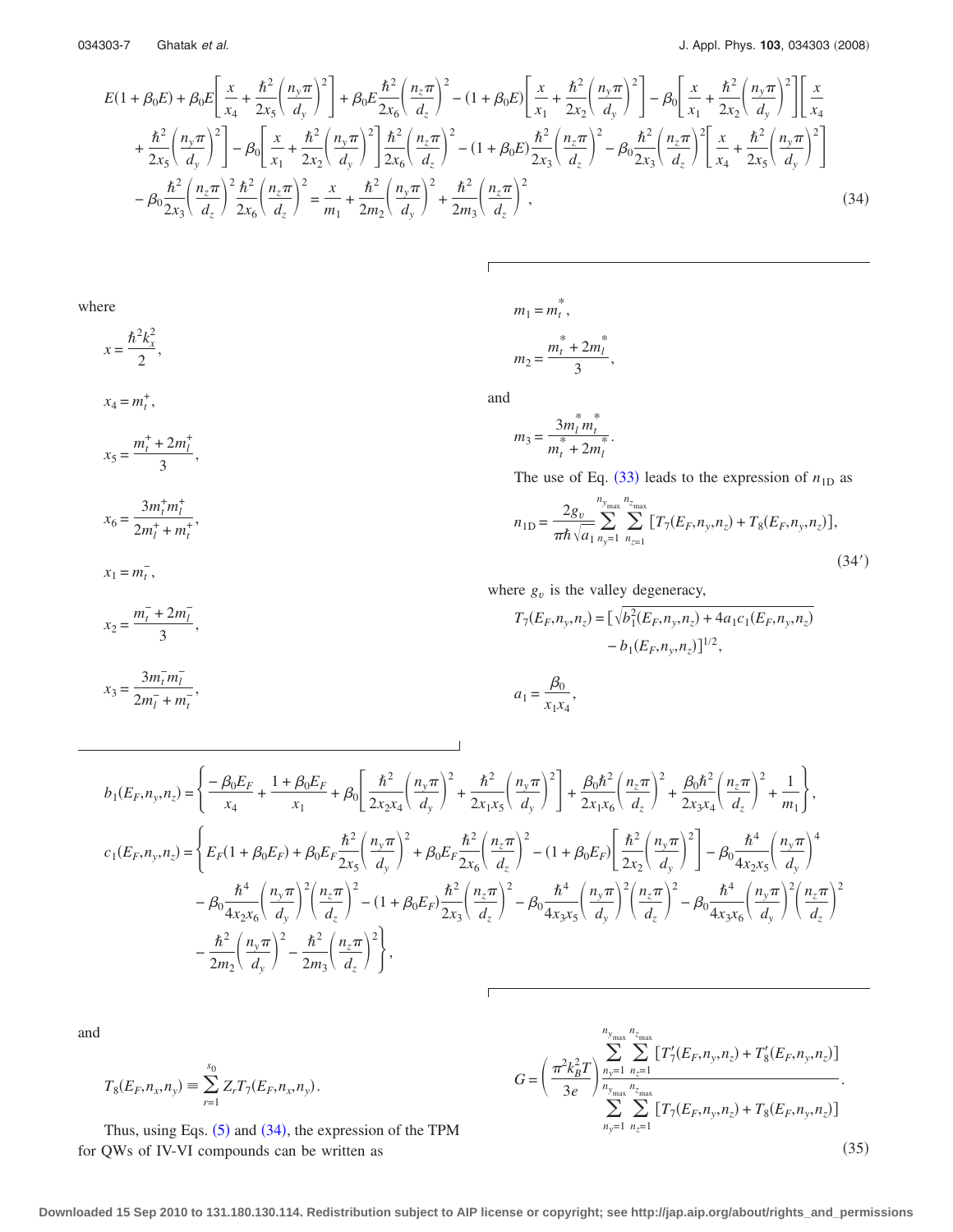Under the conditions  $m_l^{\pm} \to \infty$ ,  $m_l^{\pm} \to \infty$ , and  $m_l^* = m_l^*$  $=m^*$ , Eq. ([32](#page-5-5)) gets simplified into the form as given by Eq.  $(19).$  $(19).$  $(19).$ 

### **F. Investigation of TPM for QWs stressed compounds**

The dispersion relation of the conduction electrons in bulk specimens of stressed materials can be written as  $95$ 

<span id="page-7-2"></span>
$$
\frac{k_x^2}{[a^*(E)]^2} + \frac{k_y^2}{[b^*(E)]^2} + \frac{k_z^2}{[c^*(E)]^2} = 1,
$$
\n(36)

where

$$
[a^*(E)]^2 = \frac{k_0^*(E)}{A_0^*(E) + \frac{1}{2}D_0^*(E)},
$$
  

$$
k_0^*(E) = \left(E - C_1^c \varepsilon - \frac{2C_2^2 \varepsilon_{xy}^2}{3E_g'}\right) \frac{3E_g'}{2B_2^*},
$$

 $\varepsilon$  is the trace of the strain tensor  $\hat{\in}$ , which can be written as

$$
\hat{\epsilon} = \begin{vmatrix} \epsilon_{xx} & \epsilon_{xy} & o \\ \epsilon_{xy} & \epsilon_{yy} & o \\ o & o & \epsilon_{zz} \end{vmatrix},
$$

 $\varepsilon_{xx}$ ,  $\varepsilon_{xy}$ ,  $\varepsilon_{yy}$ , and  $\varepsilon_{zz}$  are its various elements,  $C_1^c$  is the conduction-band deformation potential constant,  $C_2^c$  is a constant that describes the strain interaction between the conduction and the valance bands,  $E'_{g} = E + \overline{A}$ ,  $\overline{A} = E_{g} - C_{1}^{c} \varepsilon$ ,  $B_{2}^{*}$  is the momentum matrix element,

$$
A_0^*(E) = \left(1 - \frac{(a_0 + C_1^c)\varepsilon}{E_g'} + \frac{3b_0\varepsilon_{xx}}{2E_g'} - \frac{b_0\varepsilon}{2E_g'}\right),
$$

 $a_0 = -(x_0 + 2y_0)/3$ ,  $b_0 = (x_0 - y_0)/3$ , where  $x_0$ ,  $y_0$ , and *Z* are the matrix elements of the strain projection operator,

$$
D_0^*(E) = \frac{\sqrt{3}d\varepsilon_{xy}}{E'_g},
$$
  
\n
$$
d = 2Z/\sqrt{3},
$$
  
\n
$$
[b^*(E)]^2 = \frac{k_0^*(E)}{[A_0^*(E) - \frac{1}{2}D_0^*(E)]},
$$
  
\n
$$
[c^*(E)]^2 = \frac{k_0^*(E)}{L(E)},
$$

and

$$
L(E) = \left(1 + \frac{(a_0 + C_1^c)\varepsilon}{E_g'} + \frac{3b_0\varepsilon_{zz}}{2E_g'} - \frac{b_0\varepsilon}{2E_g'}\right).
$$

The 1D electron energy spectrum in QWs of stressed materials assumes the form

<span id="page-7-0"></span>
$$
\frac{k_x^2}{[a^*(E)]^2} + \frac{1}{[b^*(E)]^2} (n_y \pi / d_y)^2 + \frac{1}{[c^*(E)]^2} (n_z \pi / d_z)^2 = 1.
$$
\n(37)

Using Eq. ([37](#page-7-0)), the electron concentration per unit length can be written as

<span id="page-7-1"></span>
$$
n_{1D} = \left(\frac{2}{\pi}\right) \sum_{n_y=1}^{n_{y_{\text{max}}}} \sum_{n_{z=1}}^{n_{z_{\text{max}}}} \left[ T_9(E_F, n_y, n_z) + T_{10}(E_F, n_y, n_z) \right], \quad (38)
$$

where

$$
T_9(E_F, n_y, n_z) = a^*(E_F)[1 - \{[b^*(E_F)]^{-2}(n_y \pi/d_y)^2\} - \{[c^*(E_F)]^{-2}(n_z \pi/d_z)^2\}]^{1/2}
$$

and

$$
T_{10}(E_F, n_y, n_z) \equiv \sum_{r=1}^{s_o} Z_r T_9(E_F, n_y, n_z).
$$

Using Eqs.  $(5)$  $(5)$  $(5)$  and  $(38)$  $(38)$  $(38)$ , the TPM is given by

<span id="page-7-5"></span>
$$
G = \left(\frac{\pi^2 k_B^2 T}{3e}\right) \sum_{n_y=1}^{n_{y_{\text{max}}}} \sum_{n_{z=1}}^{n_{z_{\text{max}}}} \left[ T'_9(E_F, n_y, n_z) + T'_{10}(E_F, n_y, n_z) \right] \times \sum_{n_y=1}^{n_{z_{\text{max}}}} \sum_{n_{z=1}}^{n_{z_{\text{max}}}} \left[ T_9(E_F, n_y, n_z) + T_{10}(E_F, n_y, n_z) \right] \tag{39}
$$

In the absence of stress together with the substitution  $B_2^{*2} = 3\hbar^2 (E_g/4m^*)$ , Eq. ([36](#page-7-2)) assumes the same form as given by Eq.  $(19)$  $(19)$  $(19)$ .

#### **G. Investigations of TPM for QWs of** *n***-GaP**

The dispersion relation of the conduction electrons in bulk specimens of  $n$ -GaP is given by<sup>96</sup>

<span id="page-7-4"></span>
$$
E = \frac{\hbar^2 k_s^2}{2m_t^*} + \frac{\hbar^2}{2m_l^*} (\wp k_s^2 + k_z^2 + k_0^2) - \left(\frac{\hbar^4 k_0^2}{m_l^*} (k_s^2 + k_z^2) + |V_G|^2\right)^{1/2} - \frac{\hbar^2}{2m_l^*} k_0^2 + |V_G|,\tag{40}
$$

where,  $k_0$ ,  $|V_G|$ , and  $\varphi$  are constants of the energy spectrum.

The 1D dispersion relation in QWs of *n*-GaP can be expressed as

<span id="page-7-3"></span>
$$
E = \sigma_1 k_{s0}^2 + C_2 (n_z \pi / d_z)^2 + |V_G| - [D_1 k_{s0}^2 + |V_G|^2
$$
  
+  $D_1 (n_z \pi / d_z)^2$ ], (41)

where

$$
\sigma_1 = \left(\frac{\hbar^2}{2m_t^*} + \frac{\hbar^2 \varphi}{2m_l^*}\right),\,
$$
  

$$
k_{s0}^2 = k_x^2 + \left(\frac{n_y \pi}{d_y}\right)^2,
$$

and

$$
D_1 = (\hbar^4 k_o^2 / [m_l^*]^2).
$$

 $C_2 = \frac{\hbar^2}{2m}$  $\frac{n}{2m_l^*}$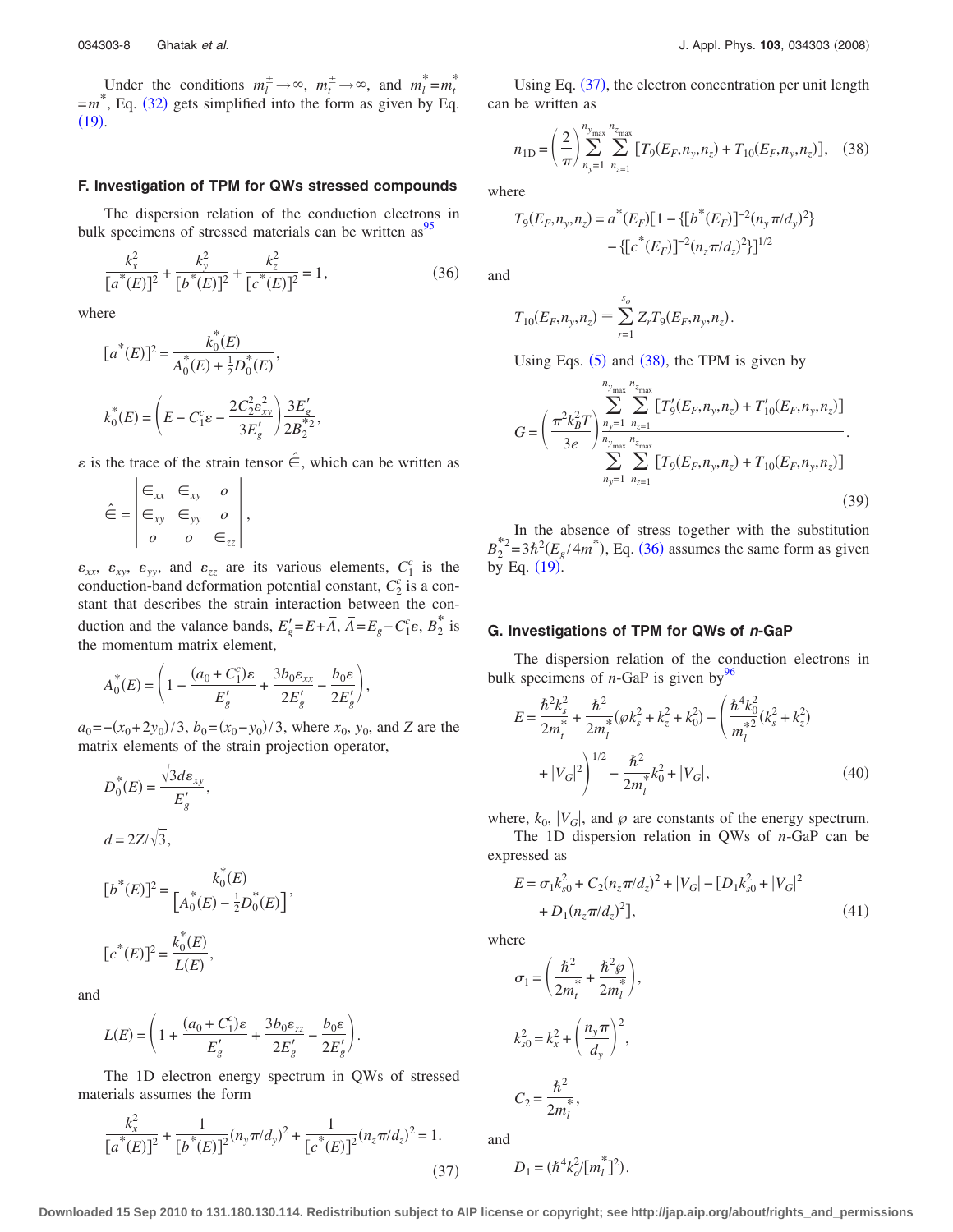Using Eq. ([41](#page-7-3)), the electron concentration per unit length in QWs of *n*-GaP assumes the form

<span id="page-8-0"></span>
$$
n_{1D} = \left(\frac{2g_v}{\pi\sigma_1}\right) \sum_{n_y=1}^{n_{y_{\text{max}}}} \sum_{n_{z=1}}^{n_{z_{\text{max}}}} \left[T_{11}(E_F, n_y, n_z) + T_{12}(E_F, n_y, n_z)\right],\tag{42}
$$

where

$$
T_{11}(E_F, n_y, n_z) = \left[ (\{2\sigma_1(E_F - t_1) + D_1\} - \{[2a(E_F - t_1) + D_1]^2 - 4\sigma_1^2[(E_F - t_1)^2 - t_2]\}^{1/2})(2\sigma_1^2)^{-1} - \left(\frac{n_y \pi}{d_y}\right)^2 \right]^{1/2},
$$
  

$$
t_1 = |V_G| + C_2(n_z \pi/d_z)^2,
$$

 $t_2 = [ |V_G|^2 + D_1(n_z \pi / d_z)^2 ],$ 

and

$$
T_{12}(E_F, n_y, n_z) = \sum_{r=1}^{S_o} Z_r [T_{11}(E_F, n_y, n_z)].
$$

The use of Eqs.  $(5)$  $(5)$  $(5)$  and  $(42)$  $(42)$  $(42)$  leads to the expression of the TPM for QWs of *n*-GaP as

<span id="page-8-3"></span>
$$
G = \left(\frac{\pi^2 k_B^2 T}{3e}\right) \sum_{n_y=1}^{n_{y_{\text{max}}}} \sum_{n_{z=1}}^{n_{z_{\text{max}}}} \left[T'_{11}(E_F, n_y, n_z) + T'_{12}(E_F, n_y, n_z)\right] \cdot \sum_{n_y=1}^{n_{z=1}} \sum_{n_{z=1}}^{n_{z_{\text{max}}}} \left[T_{11}(E_F, n_y, n_z) + T_{12}(E_F, n_y, n_z)\right] \cdot (43)
$$

Under the conditions  $k_0=0$ ,  $|V_G|=0$ ,  $m_t^* = m_l^* = m^*$ , and  $\varphi$ =0, Eq. ([40](#page-7-4)) assumes the form as given by Eq. ([22](#page-4-6)).

## **H. Investigation of the TPM for the QWs of** *p***-type platinum antimonide** (*p*-PtSb<sub>2</sub>)

The dispersion relation of the carriers in  $p$ -type  $PtSb<sub>2</sub>$ can be written  $as<sup>110</sup>$ 

$$
\left(E + \lambda_1 \frac{a^2}{4} k^2 - l_1 k_s^2 \frac{a^2}{4} \right) \left(E + \delta'_0 - v_1 \frac{a^2}{4} k^2 - n' \frac{a^2}{4} k_s^2 \right)
$$

$$
= I_0 \frac{a^4}{16} k^4,
$$
(44)

where  $\lambda_1$ ,  $l_1$ ,  $\delta'_0$ ,  $\nu_1$ ,  $n'$ , and  $l_0$  are the energy band constants and *a* is the lattice constant as defined in Ref. [110.](#page-20-9)

Inserting the negative signs of  $l_1$  and  $n'$ , we get

<span id="page-8-1"></span>
$$
(E + \omega_1' k_s^2 + \omega_2' k_z^2)(E + \delta_0' + \omega_3' k_s^2 - \omega_4' k_z^2) = I_1(k_z^2 + k_s^2)^2,
$$
\n(45)

where

 $\omega'_1 = \left(\lambda_1 \frac{a^2}{4}\right)$  $\frac{1}{4} - l_1$  $\left(\frac{a^2}{4}\right),$ 

$$
\omega'_2 = \lambda_1 \frac{a^2}{4},
$$
  
\n
$$
\omega'_3 = \left(n'\frac{a^2}{4} - \nu_1 \frac{a^2}{4}\right),
$$
  
\n
$$
\omega'_4 = n'\frac{a^2}{4},
$$
  
\n
$$
I_1 = I_0 \left(\frac{a}{4}\right)^2.
$$

The use of Eq.  $(45)$  $(45)$  $(45)$  leads to the expression of the 1D dispersion law in QWs of  $p$ -PtSb<sub>2</sub> as

$$
k_x^2 + \left(\frac{n_y \pi}{d_y}\right)^2 = [2N_1]^{-1} [N_2(E, n_z) + \sqrt{N_2^2(E, n_z) + 4N_1 N_3(E, n_z)}],
$$
 (46)

where

$$
N_1 = (I_1 - \omega'_1 \omega'_3),
$$
  
\n
$$
N_2(E, n_z) = \left[\omega'_3 E - \omega'_1 \left\{ E + \delta'_0 - \omega'_4 \left( \frac{n_z \pi}{d_z} \right)^2 + \omega'_2 \omega'_3 \left( \frac{n_z \pi}{d_z} \right)^2 - 2I_1 \left( \frac{n_z \pi}{d_z} \right)^2 \right\} \right],
$$
  
\n
$$
N_3(E, n_z) = \left\{ E \left[ E + \delta'_0 - \omega'_4 \left( \frac{n_z \pi}{d_z} \right)^2 \right] + \omega'_2 \left( \frac{n_z \pi}{d_z} \right)^2 \right.
$$
  
\n
$$
\times \left[ E + \delta'_0 - \omega'_4 \left( \frac{n_z \pi}{d_z} \right)^2 \right] - I_1 \left( \frac{n_z \pi}{d_z} \right)^4 \right\}.
$$

The formulation of the TPM requires the expression of 1D carrier concentration per unit length, which can, in turn, be written as

<span id="page-8-2"></span>
$$
n_{1D} = \left(\frac{2g_v}{\pi}\right) \sum_{n_y=1}^{n_{y_{\text{max}}}} \sum_{n_{z=1}}^{n_{z_{\text{max}}}} \left[ T_{13}(E_F, n_y, n_z) + T_{14}(E_F, n_y, n_z) \right],\tag{47}
$$

where

$$
T_{13}(E_F, n_y, n_z) = \left[\Omega_4(E_F, n_z) - \left(\frac{n_y \pi}{d_y}\right)^2\right]^{1/2},
$$
  

$$
\Omega_4(E_F, n_z) = [N_2(E_F, n_z) + \sqrt{N_2^2(E_F, n_z) + 4N_1 N_3(E_F, n_z)}]
$$
  

$$
\times (2N_1)^{-1},
$$

and

$$
T_{14}(E_F, n_y, n_z) = \sum_{r=1}^{S} Z_r [T_{13}(E_F, n_y, n_z)].
$$

The use of Eqs.  $(5)$  $(5)$  $(5)$  and  $(47)$  $(47)$  $(47)$  leads to the expression of the TPM in this case as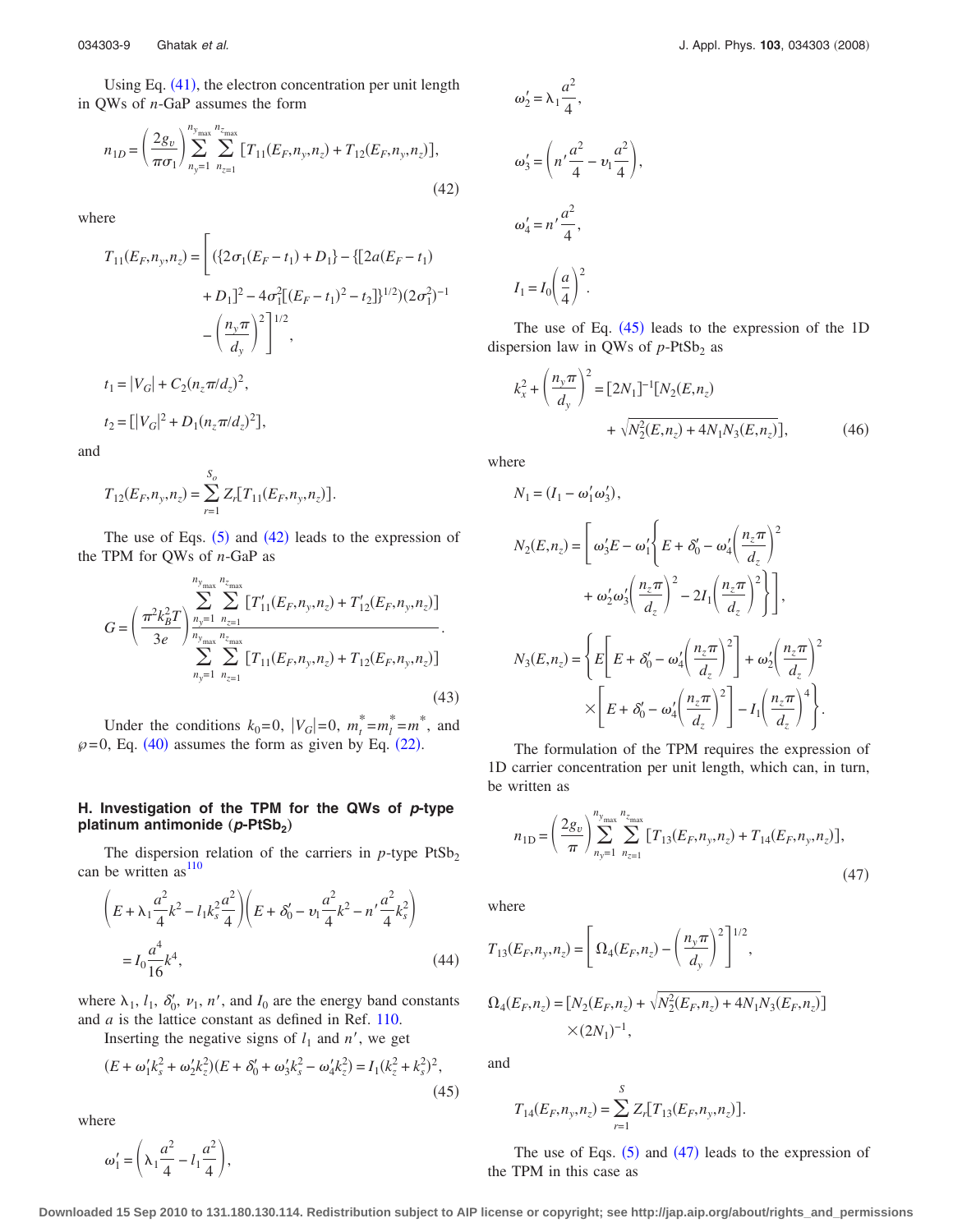<span id="page-9-6"></span>
$$
G = \left(\frac{\pi^2 k_B^2 T}{3e}\right) \sum_{n_y=1}^{n_y_{\text{max}}} \sum_{n_{z=1}}^{n_{z_{\text{max}}}} \left[ T'_{13}(E_F, n_y, n_z) + T'_{14}(E_F, n_y, n_z) \right] \times \sum_{n_y=1}^{n_{z_{\text{max}}}} \sum_{n_{z=1}}^{n_{z_{\text{max}}}} \left[ T_{13}(E_F, n_y, n_z) + T_{14}(E_F, n_y, n_z) \right] \tag{48}
$$

## **I. Investigation of the TPM for the QWs of** *n***-GaSb**

The dispersion relation of the conduction-band electrons in bulk specimens of  $n$ -GaSb can be written as<sup>111</sup>

<span id="page-9-2"></span>
$$
E = \left( -\frac{E_g}{2} + \frac{E_g}{2} (1 + \alpha_0 k^2)^{1/2} + \frac{\zeta_0 \hbar^2 k^2}{2m_o} + \frac{v_0 f_1(k) \hbar^2}{2m_o} \pm \frac{\omega_0 f_2(k) \hbar^2}{2m_o} \right),
$$
(49)

where  $\alpha_0 = 4P^2(E_g + \frac{2}{3}\Delta)[E_g^2(E_g + \Delta)]^{-1}$ , *P* is the momentum matrix element,  $f_1(k) = k^{-2} (k_x k_y^2 + k_y k_z^2 + k_z k_x^2)$  represents the warping of the Fermi surface,  $f_2(k) = [\{\tilde{k}^2(k_x^2k_y^2 + k_y^2k_z^2 + k_z^2k_x^2)\}$  $-9k_x^2k_y^2k_z^2$ <sup>1/2</sup> $k^{-1}$ ] represents the inversion asymmetry splitting of the conduction band, and  $\zeta_0$ ,  $v_0$ , and  $\omega_0$  represent the constants of the electron spectrum in this case.

The use of the method of the spherical averaging $112$  leads to the simplified expression of the above-mentioned dispersion relation as

$$
k^2 = A_5(E),\tag{50}
$$

<span id="page-9-0"></span>in which

$$
A_5(E) = (2S_1^2)^{-1} \{ [S_1(1 + 2\beta_0 E) - \alpha_0] - [\alpha_0^2 - 4\alpha_0 S_1(1 + 2\beta_0 E) + 4S_1^2(1 - 20\beta_0 E - 28\beta_0^2 E^2)]^{1/2} \},
$$

where

$$
S_1 = \left(\frac{\beta_0 \hbar^2}{m_0}\right) (\zeta_0 + 0.1 \nu_0 + 0.856 \omega_0).
$$

Using Eq.  $(50)$  $(50)$  $(50)$ , the 1D dispersion relation in QWs of *n*-GaSb can be written as

$$
k_x^2 = A_5(E) - \left(\frac{n_y \pi}{d_y}\right)^2 - \left(\frac{n_z \pi}{d_z}\right)^2.
$$
 (51)

The expression of electron concentration per unit length in QWs of *n*-GaSb can, in turn, be written as

<span id="page-9-1"></span>
$$
n_{1D} = \left(\frac{2}{\pi}\right)^{n_{y_{\text{max}}}} \sum_{n_{z=1}}^{n_{z_{\text{max}}}} \left[T_{15}(E_F, n_y, n_z) + T_{16}(E_F, n_y, n_z)\right], (52)
$$

where

$$
T_{15}(E_F, n_y, n_z) = \left[A_5(E_F) - \left(\frac{n_y \pi}{d_y}\right)^2 - \left(\frac{n_z \pi}{d_z}\right)^2\right]^{1/2}
$$

and

$$
T_{16}(E_F, n_y, n_z) = \sum_{r=1}^{s_o} Z_r [T_{15}(E_F, n_y, n_z)].
$$

The use of Eqs.  $(5)$  $(5)$  $(5)$  and  $(52)$  $(52)$  $(52)$  leads to the expression of the TPM in this case as

<span id="page-9-7"></span>
$$
G = \left(\frac{\pi^2 k_B^2 T}{3e} \right) \sum_{n_y=1}^{n_{y_{\text{max}}}} \sum_{n_{z=1}}^{n_{z_{\text{max}}}} \left[ T'_{15}(E_F, n_y, n_z) + T'_{16}(E_F, n_y, n_z) \right] \cdot \sum_{n_y=1}^{n_{y_{\text{max}}}} \sum_{n_{z=1}}^{n_{z_{\text{max}}}} \left[ T_{15}(E_F, n_y, n_z) + T_{16}(E_F, n_y, n_z) \right] \cdot \tag{53}
$$

Under the substitutions  $\zeta_0=0$ ,  $v_0=0$ ,  $\omega_0=0$ , and

$$
P^2 = \frac{\hbar^2}{2m^*} \frac{E_g(E_g + \Delta)}{(E_g + \frac{2}{3}\Delta)},
$$

Eq.  $(49)$  $(49)$  $(49)$  gets simplified into that given by Eq.  $(19)$  $(19)$  $(19)$ .

## **J. Investigation of the TPM for the QWs of Bi in accordance with the McClure and Choi, the Hybrid, the Cohen, the Lax, and the parabolic ellipsoidal models**

#### *1. The McClure and Choi model*

The dispersion relation of the carriers in Bi can be written, following McClure and Choi,<sup>107</sup> as

<span id="page-9-5"></span>
$$
E(1 + \beta_0 E) = \frac{p_x^2}{2m_1} + \frac{p_y^2}{2m_2} + \frac{p_z^2}{2m_3} + \frac{p_y^2}{2m_2} \beta_0 E \left\{ 1 - \left(\frac{m_2}{m_2'}\right) \right\}
$$

$$
+ \frac{p_y^4 \beta_0}{4m_2 m_2'} - \frac{\beta_0 p_x^2 p_y^2}{4m_1 m_2} - \frac{\beta_0 p_y^2 p_z^2}{4m_2 m_3},
$$
(54)

where  $p_i = \hbar k_i$ ;  $i = x, y$ , and *z*;  $m_1$ ,  $m_2$ , and  $m_3$  are the effective carrier masses at the band edge along the *x*, *y*, and *z* directions, respectively; and  $m'_2$  is the effective-mass tensor component at the top of the valence band (for electrons) or at the bottom of the conduction band (for holes).

The 1D dispersion relation in QWs of Bi can be expressed as

<span id="page-9-3"></span>
$$
k_x^2 \left[ \frac{\hbar^2}{2m_1} - \left( \frac{\beta_0 \hbar^2}{4m_1 m_2} \left( \frac{n_y \pi}{d_y} \right)^2 \right) \right]
$$
  
+ 
$$
\left( \frac{n_z \pi}{d_z} \right)^2 \left[ \frac{\hbar^2}{2m_3} - \left( \frac{\beta_0 \hbar^2}{4m_2 m_3} \left( \frac{n_y \pi}{d_y} \right)^2 \right) \right]
$$
  
= 
$$
E(1 + \beta_0 E) - \frac{\beta_0}{4m_2 m_2'} \left( \frac{\hbar n_y \pi}{d_y} \right)^4 - \beta_0 E \left\{ 1 - \left( \frac{m_2}{m_2'} \right) \right\}
$$
  

$$
\times \left( \frac{\hbar n_y \pi}{d_y} \right)^2.
$$
 (55)

Using Eq. ([55](#page-9-3)), the electron concentration per unit length for QWs of Bi can be written as

<span id="page-9-4"></span>
$$
n_{\text{1D}} = \left(\frac{2g_v}{\pi}\right) \sum_{n_y=1}^{n_{y_{\text{max}}}} \sum_{n_{z=1}}^{n_{z_{\text{max}}}} \left[ T_{17}(E_F, n_y, n_z) + T_{18}(E_F, n_y, n_z) \right],\tag{56}
$$

where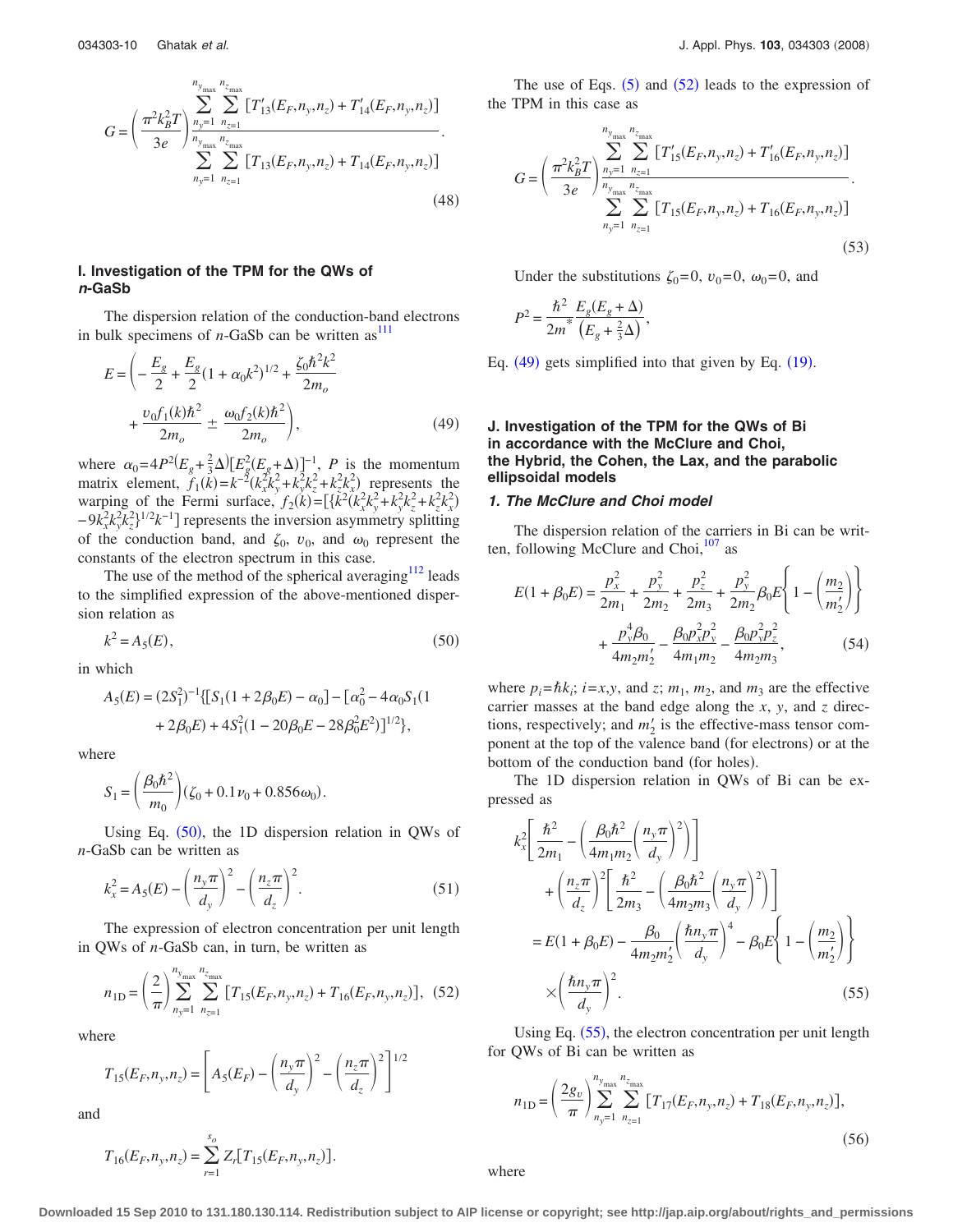$$
T_{17}(E_F, n_y, n_z)
$$
\n
$$
= \left\{ \left[ E_F(1 + \beta_0 E_F) - \frac{\beta_0}{4m_2 m_2'} \left( \frac{\hbar n_y \pi}{d_y} \right)^4 - \beta_0 E_F \left\{ 1 - \left( \frac{m_2}{m_2'} \right) \right\} \left( \frac{\hbar n_y \pi}{d_y} \right)^2 - \left( \frac{n_z \pi}{d_z} \right)^2 \left[ \frac{\hbar^2}{2m_3} - \left( \frac{\beta_0 \hbar^2}{4m_2 m_3} \left( \frac{n_y \pi}{d_y} \right)^2 \right) \right] \right\}^{1/2}
$$
\n
$$
\times \left[ \frac{\hbar^2}{2m_1} - \frac{\beta_0 \hbar^2}{4m_1 m_2} \left( \frac{n_y \pi}{d_y} \right)^2 \right]^{-1/2}
$$

and

$$
T_{18}(E_F, n_y, n_z) = \sum_{r=1}^{s_o} Z_r [T_{17}(E_F, n_y, n_z)].
$$

Using Eqs.  $(5)$  $(5)$  $(5)$  and  $(56)$  $(56)$  $(56)$ , the expression of the TPM in this case can be written as

$$
G = \left(\frac{\pi^2 k_B^2 T}{3e}\right) \sum_{n_y=1}^{n_{y_{\text{max}}}} \sum_{n_{z=1}}^{n_{z_{\text{max}}}} \left[ T'_{17}(E_F, n_y, n_z) + T'_{18}(E_F, n_y, n_z) \right] \cdot \sum_{n_y=1}^{n_{z=1}} \sum_{n_{z=1}}^{n_{z_{\text{max}}}} \left[ T_{17}(E_F, n_y, n_z) + T_{18}(E_F, n_y, n_z) \right] \cdot (57)
$$

Under the condition  $\beta_0 \rightarrow 0$  and  $m_1 = m_2 = m_3 = m^*$ , Eq.  $(54)$  $(54)$  $(54)$  gets simplified to Eq.  $(22)$  $(22)$  $(22)$ .

# *2. The Hybrid model*

The electron dispersion law in bulk specimens of Bi in accordance with the Hybrid model $106$  can be represented as

$$
E(1 + \beta_0 E) = \frac{\theta_0(E)\hbar^2 k_y^2}{2M_2} + \frac{\beta_0 \gamma_0 \hbar^4 k_y^4}{4M_2^2} + \frac{\hbar^2 k_x^2}{2m_1} + \frac{\hbar^2 k_z^2}{2m_3},
$$
\n(58)

in which

$$
\theta_0(E) = [1 + \beta_0 E(1 - \gamma_0) + \delta_0],
$$
  

$$
\gamma_0 = \frac{M_2}{m_2},
$$
  

$$
\delta_0 = \frac{M_2}{M'_2},
$$

and the other notations are defined in Ref. [106.](#page-20-20)

The 1D electron dispersion relation assumes the form

<span id="page-10-0"></span>
$$
\frac{\hbar^2 k_x^2}{2m_1} + \frac{\hbar^2}{2m_3} \left( \frac{n_z \pi}{d_z} \right)^2 = E(1 + \beta_0 E) - \frac{\theta_0 (E) \hbar^2}{2M_2} \left( \frac{n_y \pi}{d_y} \right)^2 - \left( \frac{\beta_0 \gamma_0 \hbar^4}{4M_2^2} \left( \frac{n_y \pi}{d_y} \right)^4 \right). \tag{59}
$$

The use of Eq.  $(59)$  $(59)$  $(59)$  leads to the expression of the electron concentration per unit length in QWs for Bi in this case as

<span id="page-10-1"></span>
$$
n_{1D} = \left(\frac{2g_v}{\pi} \frac{\sqrt{2m_1}}{\hbar}\right) \sum_{n_y=1}^{n_y} \sum_{n_{z=1}}^{n_{z_{\text{max}}}} \left[T_{19}(E_F, n_y, n_z)\right] + T_{20}(E_F, n_y, n_z), \tag{60}
$$

in which

$$
T_{19}(E_F, n_y, n_z) = \left[ E_F (1 + \beta_0 E_F) - \frac{\theta_0(E) \hbar^2}{2M_2} \left( \frac{n_y \pi}{d_y} \right)^2 - \frac{\beta_0 \gamma_0}{4M_2^2} \hbar^4 \left( \frac{n_y \pi}{d_y} \right)^4 - \frac{\hbar^2}{2m_3} \left( \frac{n_z \pi}{d_z} \right)^2 \right]^{1/2}
$$

and

$$
T_{20}(E_F, n_y, n_z) = \sum_{r=1}^{s_o} Z_r [T_{19}(E_F, n_y, n_z)].
$$

Using Eqs.  $(5)$  $(5)$  $(5)$  and  $(60)$  $(60)$  $(60)$ , the expression of the TPM in this case assumes the form

$$
G = \left(\frac{\pi^2 k_B^2 T}{3e}\right) \sum_{n_y=1}^{n_{y_{\text{max}}}} \sum_{n_{z=1}}^{n_{z_{\text{max}}}} \left[ T'_{19}(E_F, n_y, n_z) + T'_{20}(E_F, n_y, n_z) \right] \cdot \sum_{n_y=1}^{n_{z_{\text{max}}}} \sum_{n_{z=1}}^{n_{z_{\text{max}}}} \left[ T_{19}(E_F, n_y, n_z) + T_{20}(E_F, n_y, n_z) \right] \cdot (61)
$$

## *3. The Cohen model*

In accordance with the Cohen model, $\frac{105}{105}$  the dispersion law of the carriers in Bi is given by

$$
E(1 + \beta_0 E) = \frac{p_x^2}{2m_1} + \frac{p_z^2}{2m_3} - \frac{\beta_0 E p_y^2}{2m_2'} + \frac{p_y^2 (1 + \beta_0 E)}{2m_2} + \frac{\beta_0 p_y^4}{4m_2 m_2'}.
$$
 (62)

The 1D dispersion relation in QWs for Bi can be expressed as

<span id="page-10-2"></span>
$$
E(1 + \beta_0 E) + \frac{\beta_0 E h^2}{2m'_2} \left(\frac{n_y \pi}{d_y}\right)^2 - \frac{(1 + \beta_0 E) h^2}{2m_2} \left(\frac{n_y \pi}{d_y}\right)^2 - \frac{\beta_0 h^4}{4m_2 m'_2} \left(\frac{n_y \pi}{d_y}\right)^4 - \frac{h^2}{2m_3} \left(\frac{n_z \pi}{d_z}\right)^2 = \frac{h^2 k_x^2}{2m_1}.
$$
 (63)

The use of Eq.  $(63)$  $(63)$  $(63)$  leads to the expression of the 1D carrier statistics of QWs for Bi in this case as

<span id="page-10-3"></span>
$$
n_{1D} = \left(\frac{2g_v}{\pi} \frac{\sqrt{2m_1}}{\hbar}\right) \sum_{n_y=1}^{n_{y_{\text{max}}}} \sum_{n_{z=1}}^{n_{z_{\text{max}}}} [T_{21}(E_F, n_y, n_z)] + T_{22}(E_F, n_y, n_z)] \tag{64}
$$

in which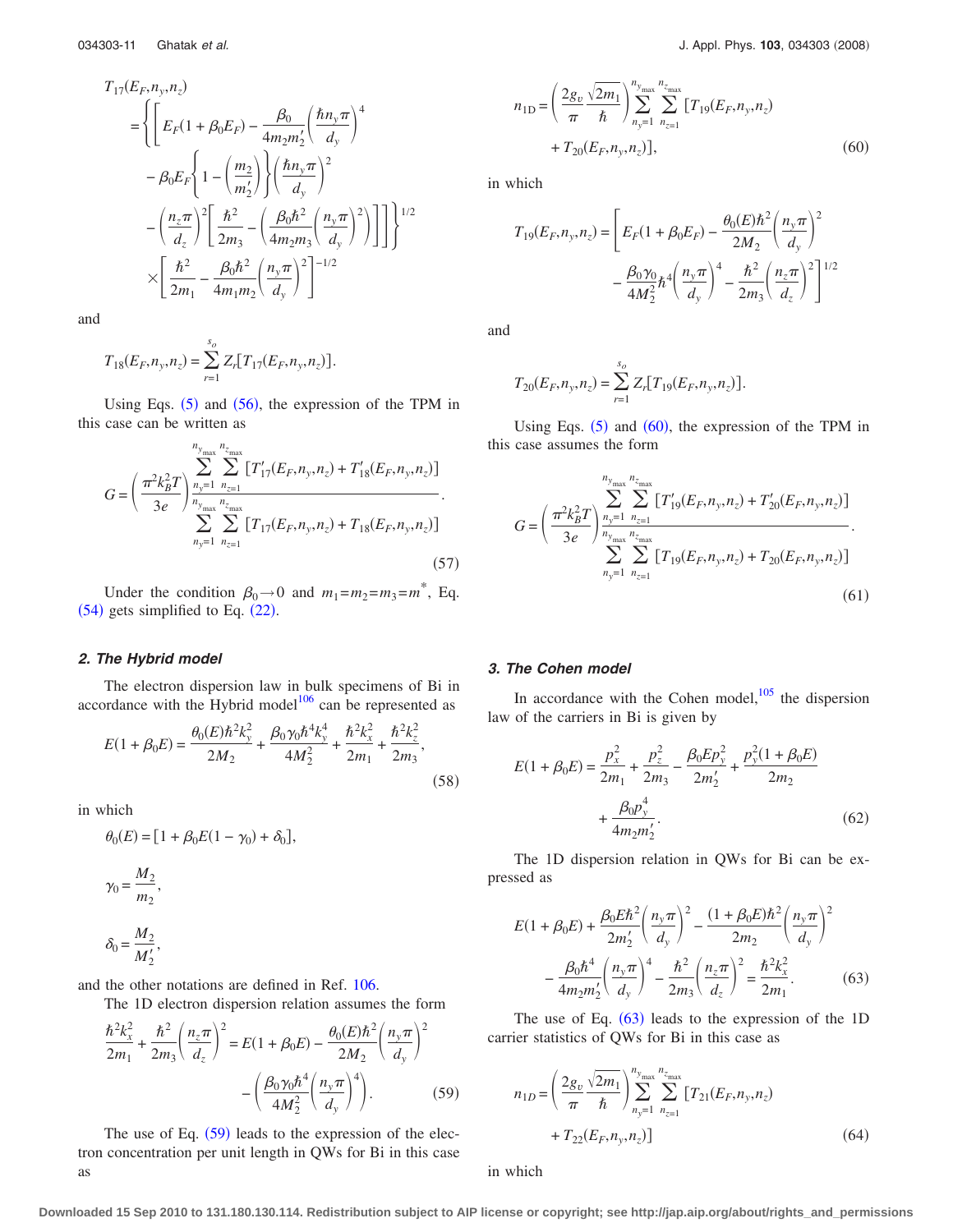$$
T_{21}(E_F, n_y, n_z) = \left[ E_F(1 + \beta_0 E_F) + \frac{\beta_0 E_F \hbar^2}{2m'_2} \left( \frac{n_y \pi}{d_y} \right)^2 - \left( \frac{(1 + \beta_0 E_F) \hbar^2}{2m_2} \right) \times \left( \frac{n_y \pi}{d_y} \right)^2 - \left( \frac{\beta_0 \hbar^4}{4m_2 m'_2} \left( \frac{n_y \pi}{d_y} \right)^4 \right) - \left[ \frac{\hbar^2}{2m_3} \left( \frac{n_z \pi}{d_z} \right)^2 \right] \right]^{1/2}
$$

and

$$
T_{22}(E_F, n_y, n_z) = \sum_{r=1}^{s_o} Z_r [T_{21}(E_F, n_y, n_z)].
$$

The use of Eqs.  $(5)$  $(5)$  $(5)$  and  $(64)$  $(64)$  $(64)$  leads to the expression of the TPM of QWs of Bi as

$$
G = \left(\frac{\pi^2 k_B^2 T}{3e}\right) \sum_{n_y=1}^{n_{y_{\text{max}}}} \sum_{n_{z=1}}^{n_{z_{\text{max}}}} \left[T'_{21}(E_F, n_y, n_z) + T'_{22}(E_F, n_y, n_z)\right] \cdot \sum_{n_y=1}^{n_{z_{\text{max}}}} \sum_{n_{z=1}}^{n_{z_{\text{max}}}} \left[T_{21}(E_F, n_y, n_z) + T_{22}(E_F, n_y, n_z)\right] \cdot (65)
$$

## *4. The Lax model*

The electron energy spectra in bulk specimens of Bi in accordance with the Lax model can be written as  $\frac{99}{99}$ 

$$
E(1 + \beta_0 E) = \frac{p_x^2}{2m_1} + \frac{p_y^2}{2m_2} + \frac{p_z^2}{2m_3}.
$$
 (66)

The 1D electron dispersion law is given by

$$
E(1 + \beta_0 E) - \frac{\hbar^2}{2m_2} \left(\frac{n_y \pi}{d_y}\right)^2 - \frac{\hbar^2}{2m_3} \left(\frac{n_z \pi}{d_z}\right)^2 = \frac{\hbar^2 k_x^2}{2m_1}.
$$
 (67)

The electron concentration per unit length can be written

$$
n_{1D} = \left(\frac{2g_v}{\pi} \frac{\sqrt{2m_1}}{\hbar}\right) \sum_{n_y=1}^{n_y} \sum_{n_{z=1}}^{n_{z_{\text{max}}}} \left[T_{23}(E_F, n_y, n_z)\right] + T_{24}(E_F, n_y, n_z)],
$$
\n(68)

in which

<span id="page-11-0"></span>as

$$
T_{23}(E_F, n_y, n_z)
$$
  
=  $\left[ E_F(1 + \beta_0 E_F) - \left( \frac{\hbar^2}{2m_2} \left( \frac{n_y \pi}{d_y} \right)^2 \right) - \left( \frac{\hbar^2}{2m_3} \left( \frac{n_z \pi}{d_z} \right)^2 \right) \right]^{1/2}$ 

and

$$
T_{24}(E_F, n_y, n_z) = \sum_{r=1}^{s_o} Z_r [T_{23}(E_F, n_y, n_z)].
$$

The use of Eqs.  $(5)$  $(5)$  $(5)$  and  $(68)$  $(68)$  $(68)$  leads to the expression of the TPM of QWs of Bi as

$$
G = \left(\frac{\pi^2 k_B^2 T}{3e}\right) \sum_{n_y=1}^{n_y_{\text{max}}} \sum_{n_{z=1}}^{n_{z_{\text{max}}}} \left[ T'_{23}(E_F, n_y, n_z) + T'_{24}(E_F, n_y, n_z) \right] \cdot \sum_{n_y=1}^{n_y_{\text{max}}} \sum_{n_{z=1}}^{n_{z_{\text{max}}}} \left[ T_{23}(E_F, n_y, n_z) + T_{24}(E_F, n_y, n_z) \right] \cdot (69)
$$

#### *5. The parabolic ellipsoidal model*

This type of band model in bulk specimens of Bi assumes the form $\frac{97,98}{90}$  $\frac{97,98}{90}$  $\frac{97,98}{90}$ 

$$
E = \frac{p_x^2}{2m_1} + \frac{p_y^2}{2m_2} + \frac{p_z^2}{2m_3}.
$$
 (70)

The analytical forms of the electron statistics and the TPM in this case are given by Eqs.  $(23)$  $(23)$  $(23)$  and  $(24)$  $(24)$  $(24)$ , where  $m^*$ should be replaced by  $m_1$ ,

$$
\sum_{n_x=1}^{n_{x_{\max}}} \sum_{n_{y=1}}^{n_{y_{\max}}}
$$

by

$$
\sum_{n_y=1}^{n_{y_{\max}}} \sum_{n_{z=1}}^{n_{z_{\max}}},
$$

and  $\eta_1$  by

$$
(k_B T)^{-1} \Biggl\{ E_F - \Biggl[ \frac{\hbar^2}{2m_2} \Biggl( \frac{n_y \pi}{d_y} \Biggr)^2 + \frac{\hbar^2}{2m_3} \Biggl( \frac{n_z \pi}{d_z} \Biggr)^2 \Biggr] \Biggr\}.
$$

## **K. The results of this paper find the following two important applications in the areas of quantum effect devices**

(i) It is well known that the Einstein relation for the diffusivity-mobility ratio  $(D/\mu)$  is an important quantity for studying the transport properties of semiconductor devices since the diffusion constant (a quantity very useful for device analysis but whose exact experimental determination is rather difficult) can be derived from this ratio if one knows the experimental values of the mobility. $113$  The performance of the electronic devices at device terminal and the speed of operation of modern switching transistors are significantly influenced by the degree of carrier degeneracy present in these devices. The simplest way of analyzing such devices taking into account the degeneracy of bands is to use the appropriate Einstein relation to express the performance at the device terminals and switching speed in terms of carrier concentration[.114](#page-20-26) The Einstein relation can, in general, be written  $as<sup>115</sup>$ 

<span id="page-11-1"></span>
$$
\frac{D}{\mu} = (n_0/e) / \frac{\partial n_0}{\partial E_F},
$$
\n(71)

where  $n_0$  is the electron concentration. Using Eqs.  $(71)$  $(71)$  $(71)$  and  $(5)$  $(5)$  $(5)$ , we get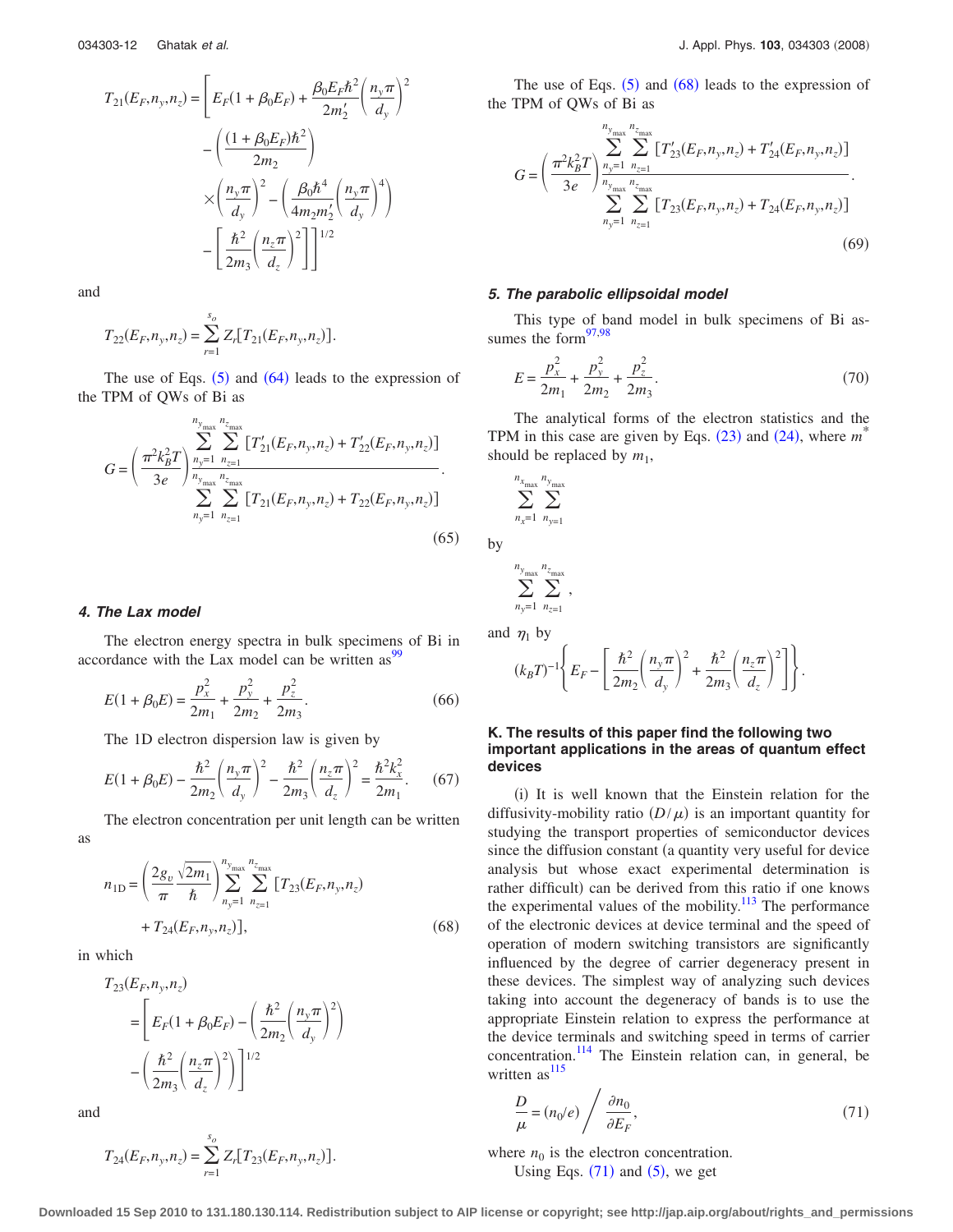<span id="page-12-0"></span>
$$
\frac{D}{\mu} = \pi^2 k_B T / (3e^2 G). \tag{72}
$$

Therefore, we can experimentally determine the  $D/\mu$ ratio for any materials having arbitrary dispersion laws by knowing the experimental values of *G*. Since *G* decreases with increasing  $n_0$ , from Eq. ([72](#page-12-0)), we can infer that the *D*/ $\mu$ ratio will increase with an increase in  $n_0$ , and this compatibility is the direct test of our suggestion for an experimental determination of the Einstein relation.

(ii) The knowledge of the carrier contribution to the elastic constants ( $\Delta C_{44}$  and  $\Delta C_{456}$ ) is very important in studying the mechanical properties of the materials in nanotechnology, and has been investigated extensively in the literature.<sup>116</sup> The electronic contribution to the second- and third-order elastic constants can be written  $as<sup>116</sup>$ 

<span id="page-12-1"></span>
$$
\Delta C_{44} = -\frac{G_0^2}{9} \frac{\partial n_0}{\partial E_F} \tag{73}
$$

<span id="page-12-2"></span>and

$$
\Delta C_{456} = \frac{G_0^3}{27} \frac{\partial^2 n_0}{\partial E_F^2},\tag{74}
$$

where  $G_0$  is the deformation potential constant. Thus, using Eqs.  $(5)$  $(5)$  $(5)$ ,  $(73)$  $(73)$  $(73)$ , and  $(74)$  $(74)$  $(74)$ , we can write

$$
\Delta C_{44} = \left[ -n_0 G_0^2 e G / (3 \pi^2 k_B^2 T) \right] \tag{75}
$$

and

Therefore, the experimental graph of  $G$  versus  $n_0$  allows us to determine the electronic contribution to the elastic constants for materials having arbitrary carrier energy spectra.

Thus, we can summarize the whole mathematical background in the following way:

In this article, we have investigated the TPM in CNTs. We have also studied the TPM in QWs of nonlinear optical materials on the basis of a newly formulated electron dispersion law considering the anisotropies of the effective electron masses, the spin-orbit splitting constants, and the influence of crystal-field splitting within the framework of the **k**·**p** formalism. The corresponding results for the QWs of III-V, ternary, and quaternary compounds form a special case of our generalized analysis. The TPM has also been studied for QWs of II-VI, IV-VI, stressed materials, *n*-GaP, *p*-PtSb<sub>2</sub>, and  $n$ -GaSb compounds by using the models of Hopfield,  $93$ Dimmock,  $94 \text{ Seiler}, 95 \text{Rees}, 96 \text{Emtage}, 110 \text{ and Seiler}, 111 \text{re-}$ spectively. The TPM for the QWs of bismuth has further been investigated in accordance with the McClure and Choi model, $107$  the Hybrid model, $106$  the Cohen model,  $105$  the Lax model,<sup>99</sup> and the parabolic ellipsoidal model,<sup>98</sup> respectively. The well-known expression of the TPM of wide gap materials has been obtained as a special case of our generalized analysis under certain limiting conditions from all the results. This indirect test not only exhibits the mathematical compatibility of our formulation, but it also indicates the fact that our simple analysis is a more generalized one, since one can obtain the corresponding results for bulk specimens of relatively wide gap materials having parabolic energy bands under certain limiting conditions from our present investiga<span id="page-12-3"></span>TABLE I. The numerical values of the energy band constants of the materials as used in this article.

(a)  $n\text{-Cd}_3\text{As}_2$ :<sup>[118](#page-20-29)</sup> $|E_g|=0.095$  eV,  $\Delta_{\parallel}=0.27$  eV,  $\Delta_{\perp}=0.25$  eV,  $m_{\parallel}^* = 0.00697m_0$   $m_{\perp}^* = 0.013933m_0$ , and  $\delta = 0.085$  eV (b) *n*-CdGeAs<sub>2</sub>:<sup>[118](#page-20-29)</sup>  $E_g$ =0.57 eV,  $\Delta_{\parallel}$ =0.30 eV,  $\Delta_{\perp}$ =0.36 eV,  $m_{\parallel}^* = 0.034 m_0, m_{\perp}^* = 0.039 m_0$ , and  $\delta = -0.21$  eV (c) *n*-InAs:<sup>109</sup>  $E_g = 0.4180$  eV,  $\Delta = 0.38$  eV, and  $m^* = 0.0265 m_0$ (d) *n*-InSb:<sup>109</sup>  $E_g$ =0.2352 eV,  $\Delta$ =0.81 eV, and  $m^*$ =0.01359 $m_0$ (e) *n*-GaAs:<sup>109</sup>  $\tilde{E}_g = 1.55$  eV,  $\Delta = 0.35$  eV, and  $m^* = 0.07m_0$  $f(x)$  Hg<sub>1−*x*</sub>Cd<sub>*x*</sub>Te:<sup>[86](#page-19-68)</sup>  $E_g$ =[−0.302+1.93*x*+5.35 × 10<sup>−4</sup>(1−2*x*)*T*−0.810*x*<sup>2</sup> + $0.832x^3$ ] eV,  $\Delta = (0.63 + 0.24x - 0.27x^2)$  eV, and  $m^* = 0.1m_0E_g$  (eV)<sup>-1</sup>  $(g)$  In<sub>1−*x*</sub>Ga<sub>*x*</sub>As<sub>*y*</sub>P<sub>1−*y*</sub>:<sup>[87](#page-19-69)</sup>  $E_g = (1.337 - 0.73y + 0.13y^2)$  eV,  $\Delta = (0.114 + 0.26y)$  $(-0.22y^2)$  eV, and  $m^* = (0.08 - 0.039y)m_0$ (h) CdS:<sup>[93](#page-20-5)</sup>  $m_{\parallel}^* = 0.7m_0$ ,  $m_{\perp}^* = 1.5m_0$ , and  $\overline{\lambda}_0 = 1.4 \times 10^{-10}$  eV m (i) *n*-PbTe:<sup>118</sup>  $m_t^-$ =0.070 $m_0$ ,  $m_l^-$ =0.54 $m_0$ ,  $m_t^+$ =0.010 $m_0$ ,  $m_l^+$ =1.4 $m_0$ ,  $P_{\parallel}$  $= 141$  meV nm,  $P_{\perp} = 486$  meV nm,  $g_v = 4$ , and  $E_g = 190$  meV (j) *n*-PbSnTe:<sup>118</sup>  $m_t^-$ =0.063 $m_0$ ,  $m_l^-$ =0.41 $m_0$ ,  $m_t^+$ =0.089 $m_0$ ,  $m_l^+$ =1.6 $m_0$ ,  $P_{\parallel}$  $= 137$  meV nm,  $P_1 = 464$  meV nm,  $g_v = 4$ , and  $E_e = 90$  meV  $(k)$  *n*-Pb<sub>1−*x*</sub>Sn<sub>*x*</sub>Se:<sup>[118](#page-20-29)</sup> *x*=0.31,  $g_v$ =4,  $m_t^-$ =0.143 $m_0$ ,  $m_t^-$ =2.0 $m_0$ ,  $m_t^+$ =0.167 $m_0$ ,  $m_l^+$ =0.286 $m_0$ ,  $P_{\parallel}$ =3.2 × 10<sup>-10</sup> eV m,  $P_{\perp}$ =4.1 × 10<sup>-10</sup> eV m,  $g_v = 4$ , and  $E_e = 0.137$  eV (1) Stressed *n*-InSb:<sup>95</sup>  $m^* = 0.048m_0$ ,  $E_g = 0.081$  eV,  $B_2^* = 14 \times 10^{-11}$  eV m,  $C_1^c = 4$  eV,  $C_2^c = 3$  eV,  $a_0 = -10$  eV,  $b_0 = -2$  eV,  $d = -5$  eV,  $S_{11} = 0.6$  $\times 10^{-3}$  (kbar)<sup>-1</sup>,  $S_{22} = 0.42 \times 10^{-3}$  (kbar)<sup>-1</sup>,  $S_{33} = 0.39 \times 10^{-3}$  (kbar)<sup>-1</sup>, and  $S_{12} = 0.5 \times 10^{-3}$  (kbar)<sup>-1</sup>  $(m)$  *n*-GaP:<sup>96</sup>  $m_{\parallel}^* = 0.92m_0$ ,  $\wp = 1$ ,  $k_0 = 1.7 \times 10^{19}$  m<sup>-1</sup>,  $V_G = 0.21$  eV,  $m_{\perp}^*$  $= 0.25 m_0$ , and  $g_v = 6$ (n) PtSb<sub>2</sub>:<sup>[110](#page-20-9)</sup>  $\lambda_1 = 0.02$  eV,  $l_1 = 0.32$  eV,  $\nu_1 = 0.39$  eV,  $n_1 = 0.65$  eV, *a*  $= 6.43$  Å,  $I_0 = 0.30$  (eV)<sup>2</sup>,  $\delta'_0 = 0.02$  eV, and  $g_v = 6$ (o) *n*-GaSb:<sup>111</sup>  $E_g$ =0.81 eV,  $\Delta$ =0.80 eV,  $P = 9.48 \times 10^{-10}$  eV m,  $\bar{s}_0$ =−2.1,  $\overline{v}_0 = -1.49$ , and  $\overline{\omega}_0 = 0.42$ (p) Bismuth:<sup>107</sup>  $E_g$ = 0.0153 eV,  $m_1$ = 0.00581 $m_0$ ,  $m_2$ = 1.25 $m_0$ ,  $m_3$  $= 0.0113m_0$ ,  $m'_2 = 0.36m_0$ ,  $M_2 = 0.128m_0$ ,  $M'_2 = 0.80m_0$ ,  $g_v = 3$ , and  $g_s = 2$ 

tions. In addition, the results of this article find two specific applications, namely the suggestions for the experimental determinations of the Einstein relation for the diffusivity-tomobility ratio, and the carrier contribution to the elastic constants for 1D systems having arbitrary carrier energy spectra in the realm of nanoscience.

#### **III. RESULTS AND DISCUSSION**

Using Eqs.  $(5)$  $(5)$  $(5)$ ,  $(13)$  $(13)$  $(13)$ , and  $(14)$  $(14)$  $(14)$  and Table [I](#page-12-3) for numerical values of the energy band constants, in Figs.  $1(a)$  $1(a)$  and  $1(b)$ we have plotted the TPM for QWs of  $n$ -CdGeAs<sub>2</sub> and  $n-\text{Cd}_3\text{As}_2$  as a function of film thickness, at low temperatures, where the quantum effects become prominent, in which curves  $(a)$  and  $(b)$  have been drawn corresponding to  $\delta = 0$  and  $\delta \neq 0$ , respectively, for the purpose of assessing the influence of crystal-field splitting on the TPM in QWs of both materials. The TPM in accordance with the three-band model of Kane (curve  $c$ , for the purpose of assessing the combined influence of the crystal-field splitting and the anisotropies of the effective electron mass and the spin-orbit splitting of the valance bands), the two-band model of Kane curve *d*, to assess the influence of the spin-orbit splitting constant), and the parabolic energy bands (curve *e*, to assess the influence of band nonparabolicity) have been drawn for relative assessment. In Figs.  $1(c)$  $1(c)$  and  $1(d)$ , we have drawn the TPM as a function of  $n_{1D}$  $n_{1D}$  $n_{1D}$  for all the cases of Figs.  $1(a)$ and  $1(b)$  $1(b)$ . Using Eq.  $(5)$  $(5)$  $(5)$  together with Eqs.  $(3)$  $(3)$  $(3)$ ,  $(6)$  $(6)$  $(6)$ ,  $(4)$  $(4)$  $(4)$ , and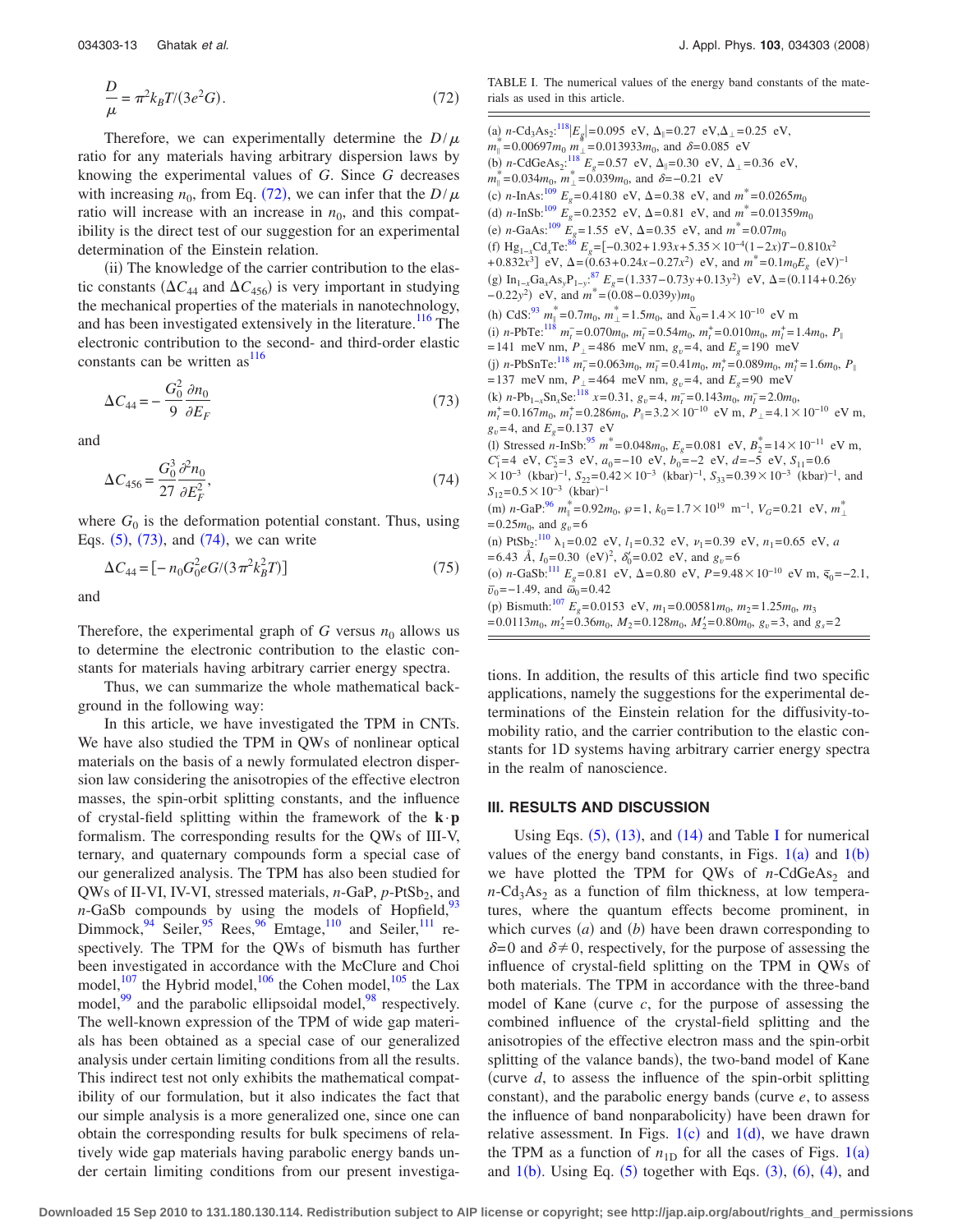<span id="page-13-0"></span>

FIG. 1. (a) Plot of the TPM as a function of film thickness for the QWs of *n*-CdGeAs<sub>2</sub> in accordance with  $\alpha$ ) the generalized proposed band model with  $\delta$ =0, *(b)* the generalized band model with  $\delta \neq 0$ , *(c)* the simplified three-band model of Kane, where,  $m^* = [(m_{\parallel}^* + m_{\perp}^*)/2]$  and  $\Delta = [(\Delta_{\parallel}^* + \Delta_{\perp}^*)/2]$ , *(d)* the two-band model of Kane, and *(e)* the parabolic energy bands. (b) Plot of the TPM as a function of film thickness for the QWs of *n*-Cd<sub>3</sub>As<sub>2</sub> in accordance with *(a)* the generalized proposed band model with  $\delta = 0$ , *(b)* the generalized band model with  $\delta \neq 0$ , *(c)* the simplified three-band model of Kane, where  $m^* = [(m^*_{\parallel} + m^*_{\perp})^2 + (m^*_{\perp})^2 + (m^*_{\perp})^2]$  $+m_{\perp}^*$ /2] and  $\Delta = [(\Delta_{\parallel}^* + \Delta_{\perp}^*)/2]$ , (d) the two-band model of Kane, and *(e)* the parabolic energy bands. (c) Plot of the TPM as a function of electron concentration per unit length for the QWs of *n*-CdGeAs<sub>2</sub> in accordance with (*a*) the generalized proposed band model with  $\delta = 0$ , (*b*) the generalized band model with  $\delta \neq 0$ , *(c)* the three-band model of Kane, where  $m^* = [(m_{\parallel}^* + m_{\perp}^*)/2]$  and  $\Delta = [(\Delta_{\parallel}^* + \Delta_{\perp}^*)/2]$ , *(d)* the two-band model of Kane, and *(e)* the parabolic energy bands. The curves (f) and  $(g)$  exhibit the corresponding plots for  $(n, n)$  and  $(n, 0)$  CNTs, respectively. (d) Plot of the TPM as a function of electron concentration per unit length for the QWs of *n*-Cd<sub>3</sub>As<sub>2</sub> in accordance with *(a)* the generalized proposed band model with  $\delta = 0$ , *(b)* the generalized band model with  $\delta \neq 0$ , *(c)* the three-band model of Kane, where  $m^* = [(m_{\parallel}^* + m_{\perp}^*)/2]$  and  $\Delta = [(\Delta_{\parallel}^* + \Delta_{\perp}^*)/2]$ , *(d)* the two-band model of Kane, and *(e)* the parabolic energy bands. The curves  $(f)$  and  $(g)$  exhibit the corresponding plots for  $(n, n)$  and  $(n, 0)$  CNTs, respectively.

([7](#page-3-5)), we have superimposed the plots of the TPM for the  $(n,$ *n*) and  $(n, 0)$  carbon nanotubes as a function of  $n_{1D}$  as shown by curves  $(f)$  and  $(g)$  of Figs. [1](#page-13-0)(c) and 1(d), respectively, for the purpose of relative comparison.

It appears that the TPM increases with the increasing film thickness in quantum steps with increasing step length for the said materials. Furthermore, for both the  $(n, n)$  and  $(n, n)$  $n$ , 0) CNTs, the TPM is a decreasing oscillatory function with increasing electron statistics, and the magnitude of the TPM is lower than that of the TPM in QWs, which is apparent from both Figs.  $1(c)$  $1(c)$  and  $1(d)$  which show the characteristic features of CNTs. The influence of quantum confinement is immediately apparent from the all the curves of Figs.  $1(a)-1(d)$  $1(a)-1(d)$ , since the TPM depends strongly on the film thickness and electron concentration per unit length in a step-like manner, which is in direct contrast with the corresponding bulk specimens. Moreover, the TPM can become several orders of magnitude lower than that of the corresponding bulk specimens of the same materials, which is also a direct signature of quantum confinement. It appears from the curves  $(a)$ – $(e)$  of Figs. [1](#page-13-0) $(c)$  and 1 $(d)$  that the TPM decreases with the increasing  $n_{1D}$  in a step-like manner for all types of band models as considered here, although the widely different numerical values are determined by the constants of the energy spectra. The step functional dependence is due to the crossing over of the Fermi level by the quantized subbands. For each coincidence of a quantized level with the Fermi level, there would be a discontinuity in the density-of-states function resulting in a change of the height of the steps. With large values of film thickness, the height of the steps decreases and the TPM decreases with increasing electron statistics in a nonoscillatory manner. The height of the step and the rate of increment are totally determined by the band structure. The influence of crystal-field splitting is immediately apparent from comparing curves  $(a)$  and  $(b)$  for QWs of both *n*-CdGeAs<sub>2</sub> and *n*-Cd<sub>3</sub>As<sub>2</sub> from Figs.  $1(a)$  $1(a)$ – $1(d)$ . The crystal-field splitting decreases the numerical values of the TPM in both cases. The numerical values of the TPM in accordance with the three-band model of Kane is greater than that of the corresponding two-band model, which reflects the fact that the presence of the spin-orbit splitting constants enhance the magnitude of the TPM in both cases. It may be noted that the presence of the band nonparabolicity in accordance with the two-band model of Kane enhances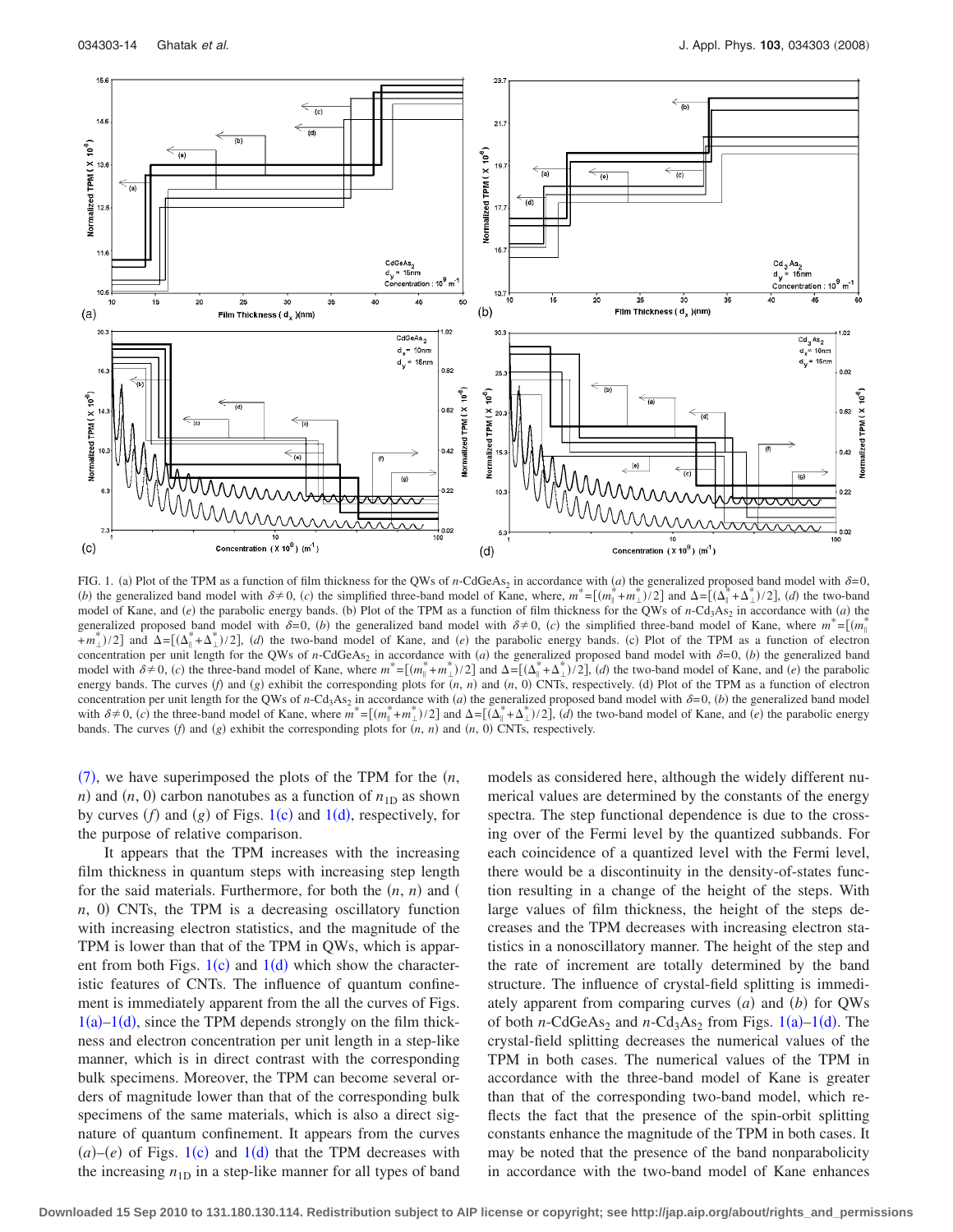<span id="page-14-0"></span>

FIG. 2. (a) Plot of the TPM as a function of film thickness for the QWs of *n*-InAs in accordance with *(a)* the three-band model of Kane, *(b)* the two-band model of Kane, and *(c)* the parabolic energy bands. (b) Plot of the TPM as a function of film thickness for the QWs of *n*-GaAs in accordance with *(a)* the three-band model of Kane, (b) the two-band model of Kane, and (c) the parabolic energy bands. (c) Plot of the TPM as a function of film thickness for the QWs of *n*-InSb in accordance with (*a*) the three-band model of Kane, (*b*) the two-band model of Kane, and (*c*) the parabolic energy bands. (d) Plot of the TPM as a function of film thickness for the QWs of  $Hg_{1-x}Cd_xTe$  in accordance with *(a)* the three-band model of Kane, *(b)* the two-band model of Kane, and *(c)* the parabolic energy bands. (e) Plot of the TPM as a function of film thickness for the QWs of  $\text{In}_{1-x}\text{Ga}_x\text{As}_y\text{P}_{1-y}$  lattice matched to InP in accordance with *(a)* the three-band model of Kane,  $(b)$  the two-band model of Kane, and  $(c)$  the parabolic energy bands.

the peaks of the steps for TPM for all cases of quantum confinement. The appearance of the humps of the respective curves is due to the redistribution of the electrons among the quantized energy levels when the quantum numbers corresponding to the highest occupied level change from one fixed value to the other. With varying electron concentration, a change is reflected in the TPM through the redistribution of the electrons among the quantized levels. Although the TPM varies with all the variables in all the limiting cases, as is evident from all the curves of Figs.  $1(a)-1(d)$  $1(a)-1(d)$ , the rates of variations are totally band-structure-dependent. Thus, for two types of one-dimensional systems, the natures of the variation of the TPM are also different, which exhibits the signatures of the two entirely different two-dimensional quantum confinements.

Using Eqs. ([17](#page-4-2)), ([18](#page-4-9)), ([20](#page-4-4)), ([21](#page-4-5)), ([23](#page-4-7)), and ([24](#page-5-0)), in Figs.  $2(a)-2(e)$  $2(a)-2(e)$  we have plotted the TPM as a function of the film thickness for QWs of *n*-InAs, *n*-GaAs, *n*-InSb,  $Hg_{1-x}Cd_xTe$ , and  $In_{1-x}Ga_xAs_yP_{1-y}$  lattice matched to InP, in which the plots  $(a)$ ,  $(b)$ , and  $(c)$  represent the three-band model of Kane, the two-band model of Kane, and that of the parabolic energy band, respectively. Figures  $2(a)-2(e)$  $2(a)-2(e)$  have further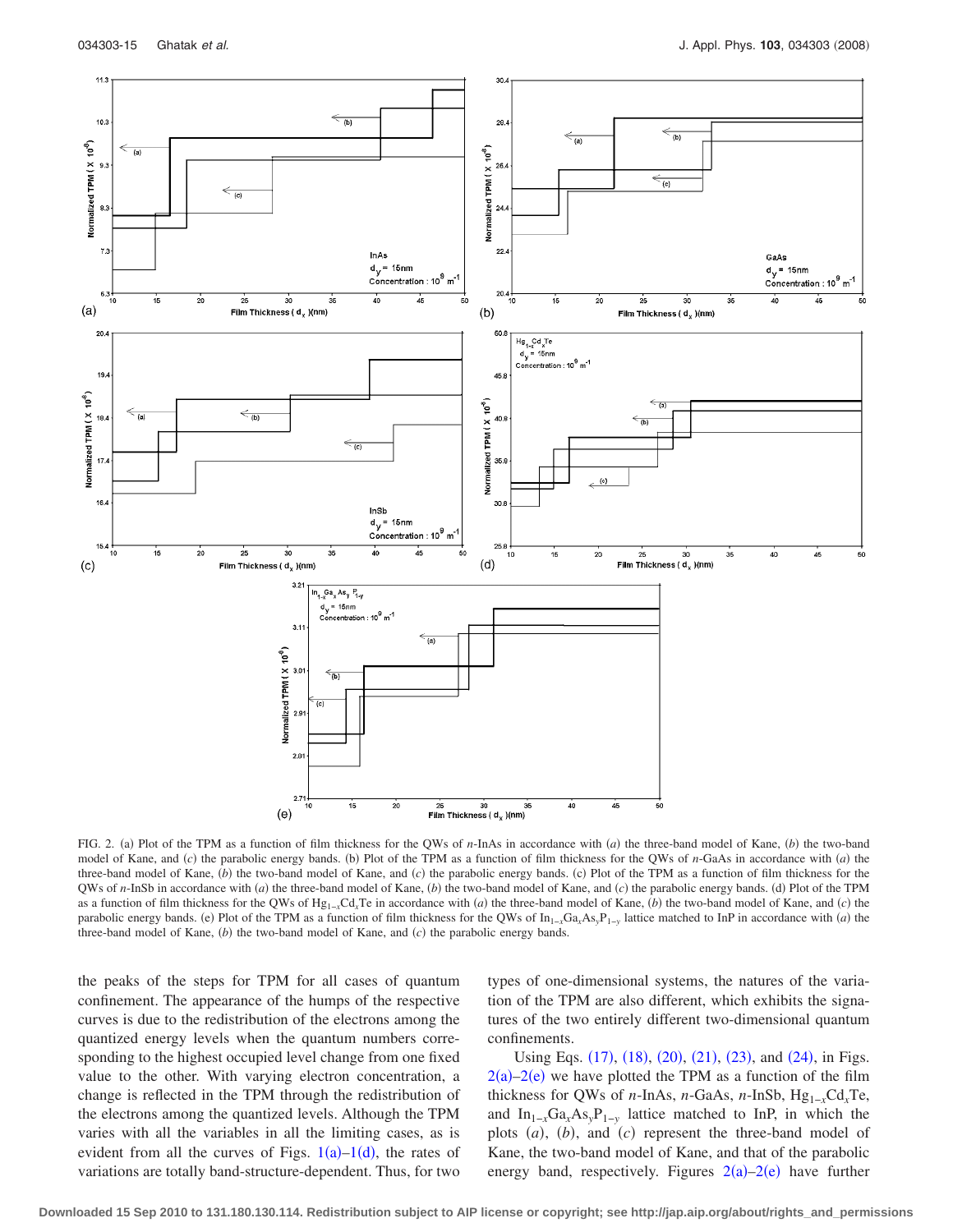<span id="page-15-0"></span>

FIG. 3. (a) Plot of the TPM as a function of electron concentration per unit length for the QWs of *n*-InAs in accordance with *(a)* the three-band model of Kane, (b) the two-band model of Kane, and (c) the parabolic energy bands. The curves  $(d)$  and  $(e)$  are the corresponding plots for  $(n, n)$  and  $(n, 0)$  CNTs. (b) Plot of the TPM as a function of electron concentration per unit length for the QWs of *n*-GaAs in accordance with (*a*) the three-band model of Kane, (*b*) the two-band model of Kane, and *(c)* the parabolic energy bands. The curves *(d)* and *(e)* exhibit the corresponding plots for *(n, n)* and  $(n, 0)$  CNTs, respectively. (c) Plot of the TPM as a function of electron concentration per unit length for the QWs of *n*-InSb in accordance with *(a)* the three-band model of Kane,  $(b)$  the two-band model of Kane, and  $(c)$  the parabolic energy bands. The curves  $(d)$  and  $(e)$  exhibit the corresponding plots for  $(c)$ *n*, *n*) and (*n*, 0) CNTs, respectively. (d) Plot of the TPM as a function of electron concentration per unit length for the QWs of Hg<sub>1</sub><sub>-*x*</sub>Cd<sub>*x*</sub>Te in accordance with (*a*) the three-band model of Kane, (*b*) the two-band model of Kane, and (*c*) the parabolic energy bands. The curves (*d*) and (*e*) exhibit the corresponding plots for  $(n, n)$  and  $(n, 0)$  CNTs, respectively. (e) Plot of the TPM as a function of electron concentration per unit length for the QWs of  $In_{1-x}Ga_xAs_yP_{1-y}$  lattice matched to InP in accordance with  $(a)$  the three-band model of Kane,  $(b)$  the two-band model of Kane, and  $(c)$  the parabolic energy bands. The curves  $(d)$  and  $(e)$  exhibit the corresponding plots for  $(n, n)$  and  $(n, 0)$  CNTs, respectively.

been drawn as a function of electron concentration per unit length for all the above-mentioned materials in Figs.  $3(a)-3(e)$  $3(a)-3(e)$ , respectively, where we have superimposed the plots of the TPM for the CNTs for the purpose of relative comparisons. In Figs.  $1(a) - 3(e)$  $1(a) - 3(e)$ , it appears that the numerical values of the TPM in QWs are greatest for the ternary compounds. The quantum jump in QWs is asymmetric as compared with the corresponding symmetric and systematic periodic oscillations of the TPM for CNTs.

 $4(b)$  $4(b)$  we have plotted the TPM as a function of film thickness and electron concentration per unit length for QWs of II-VI and IV-VI materials, respectively, where the plot  $(b)$  refers to  $p$ -CdS in accordance with the Hopfield model with  $C_0$  $\neq$  0 eV m, while the plot *(a)* corresponds to the same for  $C_0$ =0 eV m for the purpose of assessing the influence of the splitting of the two-spin states by the spin-orbit coupling and the crystalline field in this case. It appears from the above figures that the influence of the term  $C_0$  is the increment of

Using Eqs.  $(30)$  $(30)$  $(30)$ ,  $(31)$  $(31)$  $(31)$ ,  $(34)$  $(34)$  $(34)$ , and  $(35)$  $(35)$  $(35)$ , in Figs.  $4(a)$  $4(a)$  and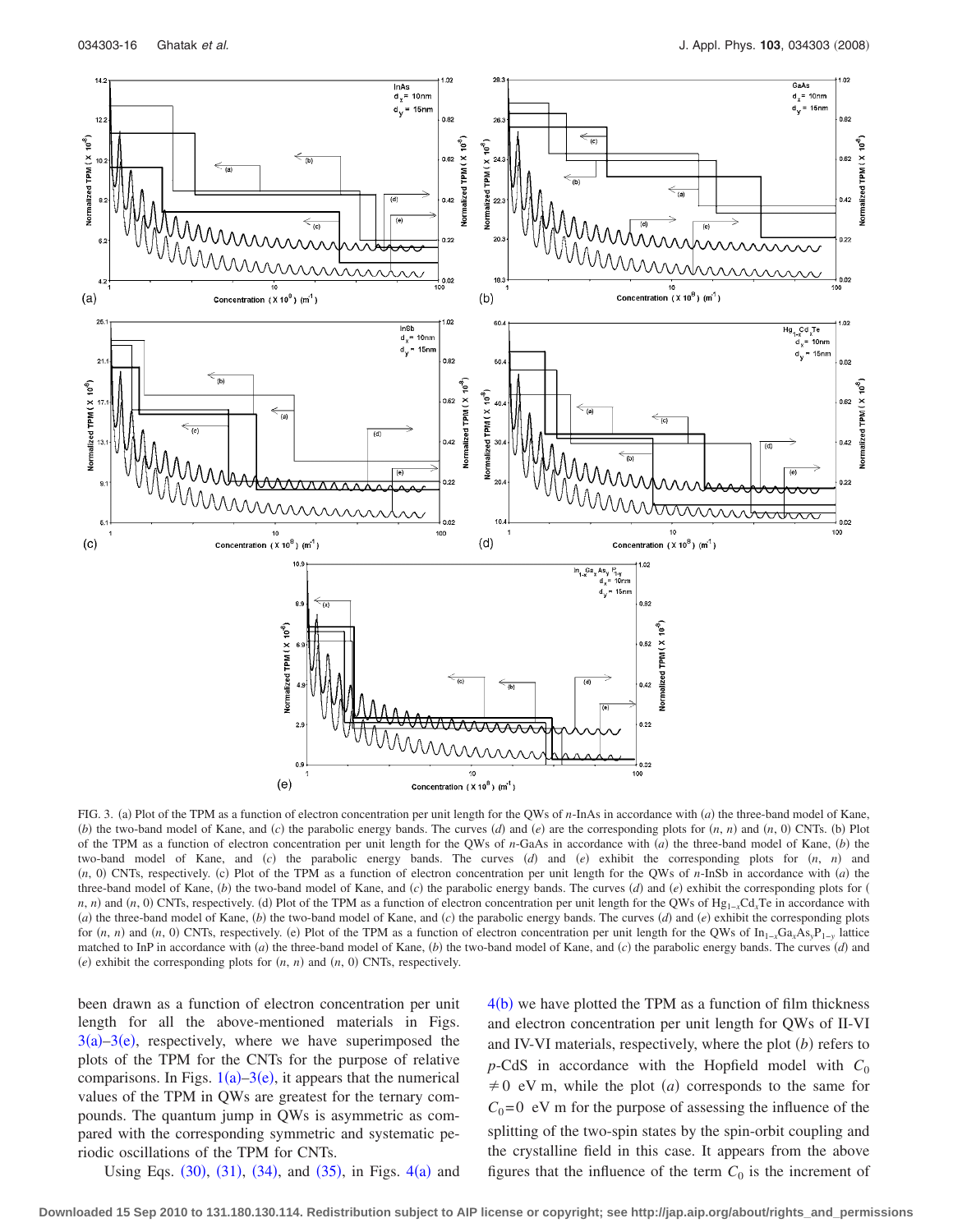<span id="page-16-0"></span>

FIG. 4. (a) Plot of the TPM as a function of film thickness for the QWs of CdS in accordance with the Hopfield model where (a)  $C_0=0$  and (b)  $C_0$  $\neq$  0. The curves *(c)*, *(d)*, and *(e)* exhibit the TPM for the QWs of *n*-PbTe, PbSnTe, and Pb<sub>1−*x*</sub>Sn<sub>*x*</sub>Se, respectively. (b) Plot of the TPM as a function of electron concentration per unit length for the QWs of CdS in accordance with the Hopfield model where (a)  $C_0 = 0$  and *(b)*  $C_0 \neq 0$ . The curves *(c)*, (d), and (e) exhibit the TPM for QWs of *n*-PbTe, PbSnTe, and Pb1−*x*Sn*x*Se. The curves  $(f)$  and  $(g)$  exhibit the corresponding plots for  $(n, n)$  and  $(n, 0)$ CNTs, respectively.

the quantum jumps of the oscillatory 1D TPM for QWs of II-VI materials. From the superposition of the corresponding TPM for CNTs, one can infer the relative difference in magnitude and the nature of oscillations in this case. The curves  $(c)$ ,  $(d)$ , and  $(e)$  refer to *n*-PbTe, *n*-PbSnTe, and *n*-Pb<sub>1−*x*</sub>Sn<sub>*x*</sub>Se, respectively. From Fig. [4](#page-16-0)(b), the influence of the energy band parameters on the TPM for the three different QWs of IV-VI materials as considered here and the relative comparison with that in CNTs are apparent from all the plots.

Using Eqs. ([38](#page-7-1)), ([39](#page-7-5)), ([42](#page-8-0)), ([43](#page-8-3)), ([47](#page-8-2)), ([48](#page-9-6)), ([52](#page-9-1)), and  $(53)$  $(53)$  $(53)$ , we have plotted in Figs.  $5(a)$  $5(a)$  and  $5(b)$  the TPM as a function of film thickness and electron concentration per unit length for QWs of stressed  $n$ -InSb  $(a)$  and  $(b)$  represent the plots both in the presence and absence of stress, *n*-GaP [curve  $(c)$ ], PtSb<sub>2</sub> [curve  $(d)$ ], and *n*-GaSb [curve  $(e)$ ], respectively. For stressed *n*-InSb, in the presence of the stress, the magnitude of the TPM is being decreased as compared with the same under stress-free conditions. It is important to note that the numerical values of the TPM in CNTs are less than that in QWs of stressed materials.

The signatures of the totally two different types of TPM in CNTs and QWs are apparent by comparing all the curves of Figs.  $5(a)$  $5(a)$  and  $5(b)$ , respectively. Figures  $6(a)$  $6(a)$  and  $6(b)$ exhibit the TPM as a function of film thickness and electron concentration per unit length for all models of QWs of bismuth. The relative difference in magnitude and the nature of oscillations can be assessed from all the figures and the superposition of the corresponding TPMs for CNTs in this case.

Since the experimental curves of  $n_{1D}$  versus *G* are not available in the literature to the best of our knowledge for the present generalized systems, we cannot compare our theoretical formulation with the experimental results, although the generalized analysis as presented in this context can be checked when the experimental results of *G* for the present generalized systems would appear. If the direction normal to the film were taken differently from that as assumed in this work, the expressions for the TPM in quasi-one-dimensional structures would be different analytically, since the basic dispersion laws of many important materials are anisotropic. In formulating the generalized electron energy spectrum for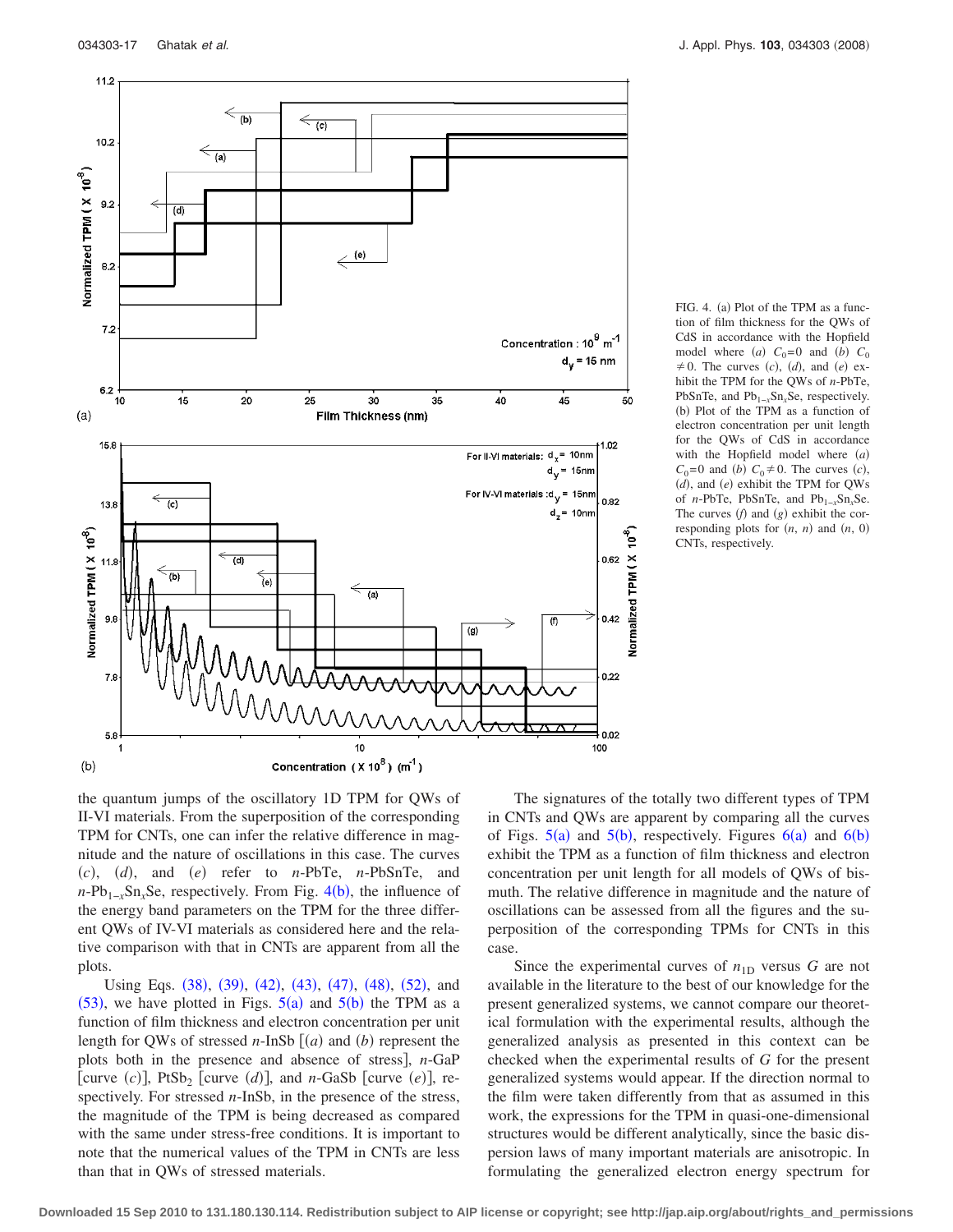<span id="page-17-0"></span>

FIG. 5. (a) Plot of the TPM as a function of film thickness for the QWs of stressed InSb in accordance with (a) the absence of stress and  $(b)$  the presence of stress. The curves  $(c)$ ,  $(d)$ , and (e) exhibit the TPM for QWs of  $n$ -GaP,  $n$ -PtSb<sub>2</sub>, and  $n$ -GaSb, respectively. (b) Plot of the TPM as a function of electron concentration per unit length for the QWs of stressed InSb in accordance with  $(a)$  the absence of stress and (b) the presence of stress. The curves  $(c)$ ,  $(d)$ , and  $(e)$  exhibit the TPM in QWs of *n*-GaP, *n*-PtSb<sub>2</sub>, and *n*-GaSb, respectively. The curves (f) and (g) are the corresponding plots for  $(n, n)$  and  $(n, 0)$  CNTs, respectively.

nonlinear optical materials, we have considered the crystalfield splitting, the anisotropies in the momentum-matrix elements, and the spin-orbit splitting constants, respectively. In the absence of the crystal-field splitting constant together with the assumptions of isotropic effective electron mass and isotropic spin-orbit splitting, our basic relation as given by Eq.  $(12)$  $(12)$  $(12)$  converts into Eq.  $(15)$  $(15)$  $(15)$ . Equation  $(15)$  is the wellknown three-band model of Kane<sup>109</sup> and is valid for III-V compounds, in general. It should be used as such for studying the electronic properties of *n*-InAs where the spin-orbit splitting parameter  $(\Delta)$  is of the order of the band gap  $(E_g)$ . For many important materials,  $\Delta \gg E_g$  or  $\Delta \ll E_g$ , and under these inequalities Eq. ([15](#page-4-1)) assumes the form  $E(1+EE_g^{-1})$  $=\hbar^2 k^2 / 2m^*$ , which is the well-known two-band Kane model.<sup>109</sup> Also under the condition  $E_g \rightarrow \infty$ , the above equation gets simplified to the well-known form of parabolic energy bands as  $E = \hbar^2 k^2 / 2m^*$ . The TPM has been studied for QWs of II-VI, IV-VI, stressed materials, *n*-GaP, *p*-PtSb<sub>2</sub>, and *n*-GaSb compounds in accordance with the models of Hopfield, $93$  Dimmock, $94$  Seiler, $95$  Rees, $96$  Emtage, $110$  and Seiler, $^{111}$  respectively. Because of the importance of bismuth in the whole field of nanoscience, we have further studied the

TPM in bismuth in accordance with the McClure and Choi model, $107$  the Hybrid model, $106$  the Cohen model,  $105$  the Lax model, $99$  and the ellipsoidal parabolic model, $98$  respectively.

It is important to note that under certain limiting conditions, all the results for all the models derived here have transformed into the well-known classical TPM equation valid for nondegenerate semiconductors having parabolic energy bands. This indirect test not only exhibits the mathematical compatibility of our formulation, but it also reflects the fact that our simple analysis is a more generalized one, since one can obtain the corresponding results for relatively wide gap materials having parabolic energy bands under certain limiting conditions from our present generalized analysis.

We have not considered other types of compounds or external physical variables for numerical computations in order to keep the presentation brief. With different sets of energy band parameters, we shall get different numerical values of the TPM, though the nature of variations of the TPM as shown here would be similar for other types of materials, and the simplified analysis of this article exhibits the basic qualitative features of the TPM for such compounds. In this con-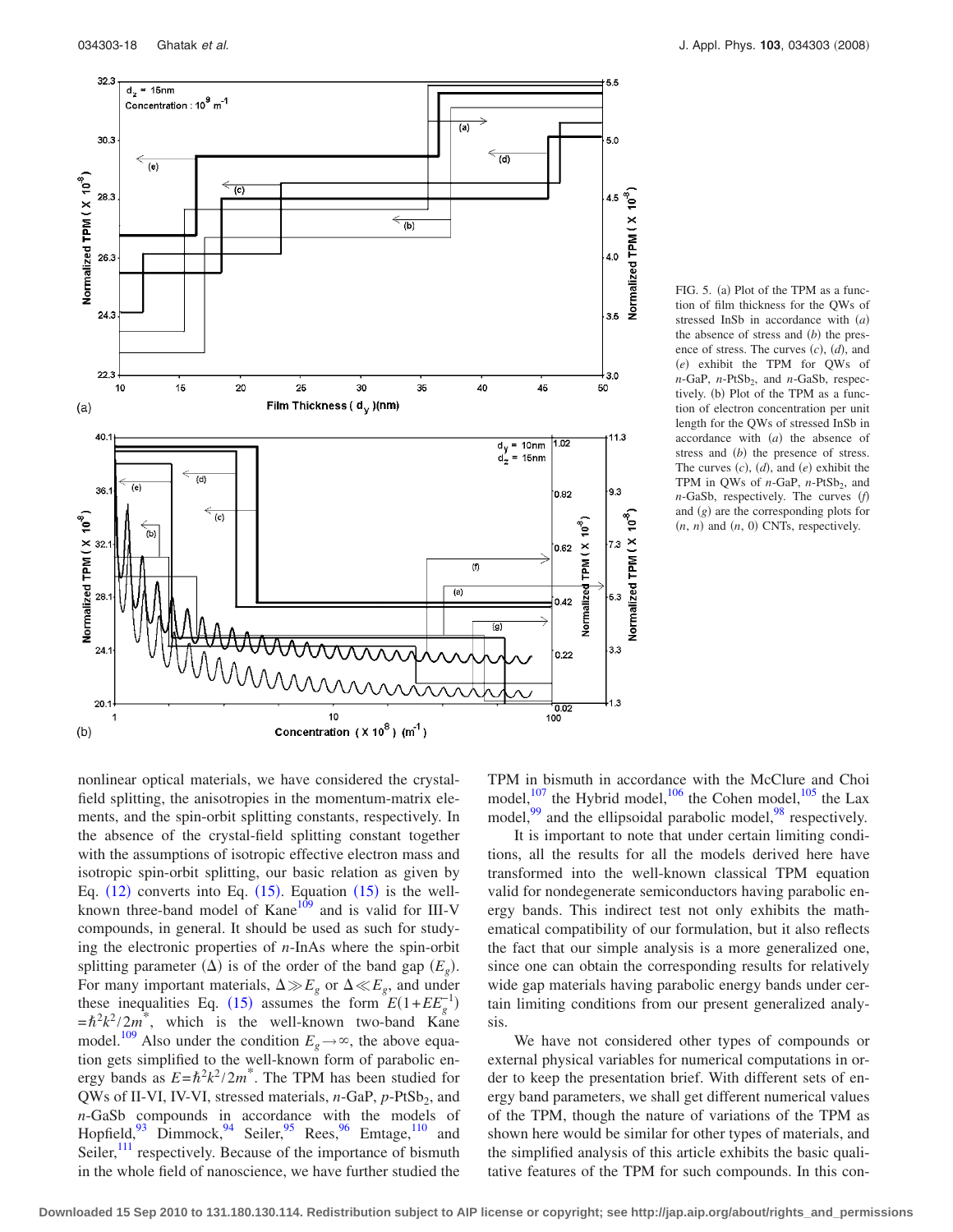<span id="page-18-0"></span>

FIG. 6. (a) Plots of the TPM as a function of film thickness for QWs of Bi in accordance with (a) the McClure and Choi model,  $(b)$  the Hybrid model,  $(c)$ the Cohen model, (d) the Lax model, and *(e)* the parabolic ellipsoidal model. (b) Plots of the TPM as a function of  $n_{1D}$  for QWs of Bi in accordance with (a) the McClure and Choi model, (b) the Hybrid model, (c) the Cohen model, (d) the Lax model, and (e) the parabolic ellipsoidal. The curves  $(f)$  and  $(g)$  exhibit the TPM for the  $(n, n)$  and  $(n, 0)$  CNTs, respectively.

text, it may be pointed out that we have not considered the many body and the hot-electron effects in this simplified theoretical formalism due to the absence of proper analytical techniques for including them for the present generalized system as considered in this article. Our simplified approach will be useful for the purpose of relative comparison when the methods for tackling the formidable problem of inclusion of the many-body and hot-electron effects for the present generalized system would appear. The inclusion of the above-mentioned effects would certainly increase the accuracy of the results, although our suggestions for the experimental determinations of the Einstein relation for the diffusivity-to-mobility ratio and the carrier contribution to the elastic constants are independent of incorporating the above-mentioned effects, and the qualitative features of the 1D TPM would not change in the presence of the aforementioned effects.

It must be mentioned that a direct research application of the quantized materials is in the area of band structure, and the study of transport phenomena and the formulation of the

electronic properties of nanocompounds are based on the dispersion relations in such materials. The theoretical results of our paper can be used to determine the TPM of the constituent bulk materials in the absence of quantum effects. The objective of the present work is not solely to investigate the 1D TPM in various cases, but also to suggest experimental determinations of the Einstein relation and the carrier contribution to the elastic constants for materials having arbitrary band structures, which, in turn, are again dimensionindependent. Finally, it may be noted that the purpose of this article is not solely to study the signatures of the two entirely different 1D quantized materials on the TPM for CNTs and QWs of nonlinear optical materials, ternary, quaternary, II-VI, IV-VI, stressed materials, GaP, p-PtSb<sub>2</sub>, n-GaSb, and Bi, but also to formulate the appropriate electron statistics in its most generalized form, since the transport and the related phenomena in 1D systems having different band structures are based on the temperature-dependent electron statistics in such materials.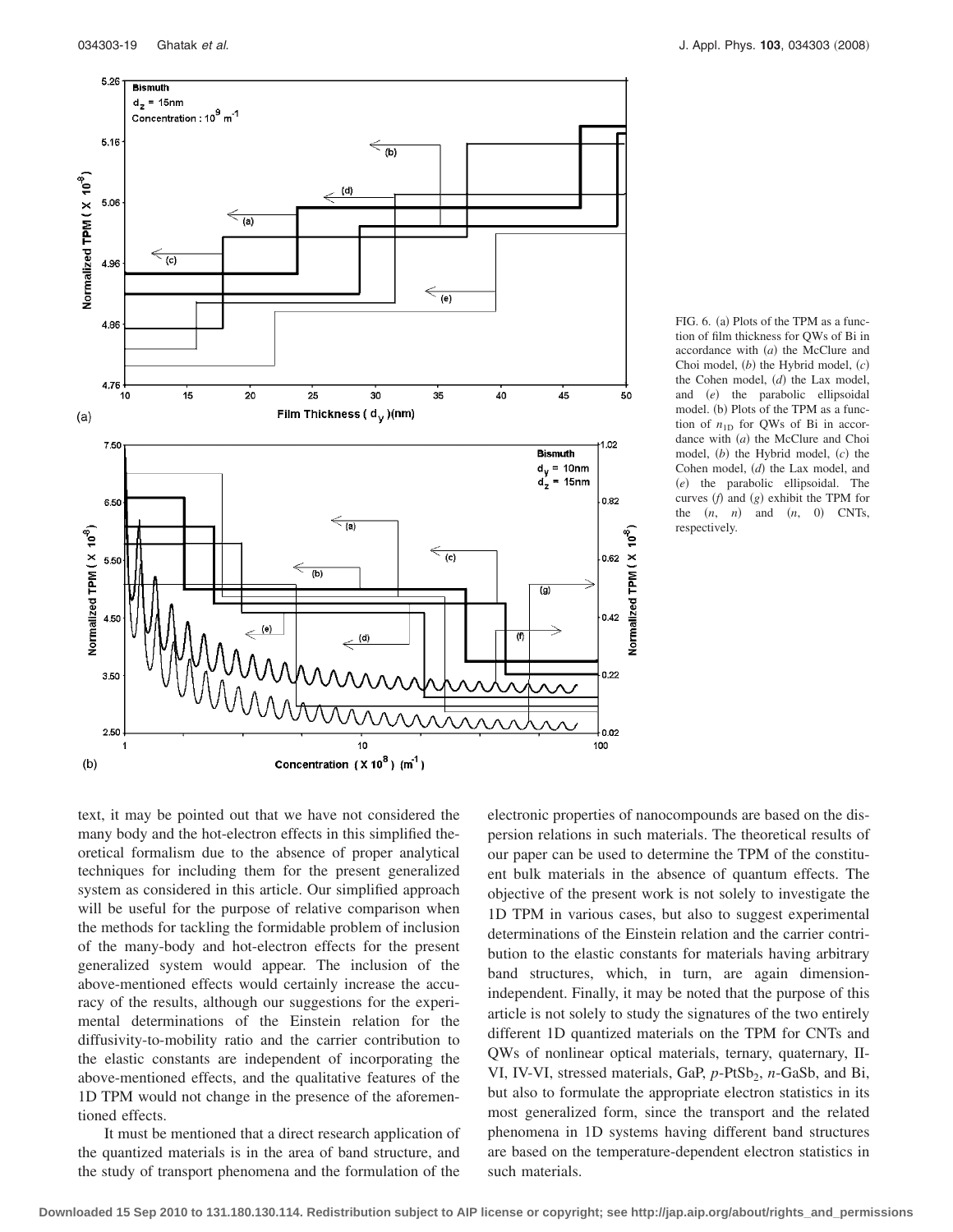- <span id="page-19-0"></span><sup>1</sup>S. Iijima, Nature (London) **354**, 56 (1991).
- <span id="page-19-1"></span><sup>2</sup>V. N. Popov, Mater. Sci. Eng., R. 43, 61 (2004).<br><sup>3</sup>L Sandlar, M. S. B. Shaffar, T. Prassa. W. Baubat
- <span id="page-19-2"></span><sup>3</sup>J. Sandler, M. S. P. Shaffer, T. Prasse, W. Bauhofer, K. Schulte, and A. H. Windle, Polymer **40**, 5967 (1999).
- <span id="page-19-3"></span>D. Qian, E. C. Dickey, R. Andrews, and T. Rantell, Appl. Phys. Lett. **76**,  $^{2868}$  (2000).
- <span id="page-19-4"></span> $<sup>5</sup>$ J. Kong, N. R. Franklin, C. W. Zhou, M. G. Chapline, S. Peng, K. J. Cho,</sup> and H. J. Dai, Science 287, 622 (2000).
- <span id="page-19-5"></span><sup>o</sup>W. A. Deheer, A. Chatelain, and D. Ugarte, Science 270, 1179 (1995).
- <span id="page-19-6"></span> ${}^{7}$ A. G. Rinzler, J. H. Hafner, P. Nikolaev, L. Lou, S. G. Kim, D. Tomanek,
- <span id="page-19-7"></span>P. Nordlander, D. T. Olbert, and R. E. Smalley, Science 269, 1550 (1995). A. C. Dillon, K. M. Jones, T. A. Bekkedahl, C. H. Kiang, D. S. Bethune,
- <span id="page-19-8"></span>and M. J. Heben, Nature (London) **386**, 377 (1997). <sup>9</sup>C. Liu, Y. Y. Fan, M. Liu, H. T. Cong, H. M. Cheng, and M. S. Dresselhaus, Science 286, 1127 (1999).
- <span id="page-19-9"></span><sup>10</sup>P. Kim and C. M. Lieber, Science **286**, 2148 (1999).
- <span id="page-19-10"></span><sup>11</sup>D. Srivastava, Nanotechnology 8, 186 (1997).
- <span id="page-19-11"></span><sup>12</sup>C. Ke and H. D. Espinosa, Appl. Phys. Lett. **85**, 681 (2004).
- <span id="page-19-12"></span><sup>12</sup>C. Ke and H. D. Espinosa, Appl. Phys. Lett. **85**, 681 (2004).<br><sup>13</sup>J. W. Kang and H. J. Hwang, Nanotechnology **15**, 1633 (2004); J. Cumings and A. Zettl, Science 289, 602 (2000).
- <sup>14</sup>S. J. Tans, M. H. Devoret, H. J. Dai, A. Thess, R. E. Smalley, L. J. Geerligs, and C. Dekker, Nature (London) 386, 474 (1997)
- <span id="page-19-13"></span>Geerligs, and C. Dekker, Nature (London) **386**, 474 (1997).<br><sup>15</sup>S. J. Tans, A. R. M. Verschueren, and C. Dekker, Nature (London) **393**, 49  $(1998).$
- <span id="page-19-14"></span><sup>16</sup>P. Avouris, Acc. Chem. Res. **35**, 1026 (2002).
- <sup>17</sup>P. G. Collins, A. Zettl, H. Bando, A. Thess, and R. E. Smalley, Science **278**, 100 (1997).
- <span id="page-19-15"></span><sup>18</sup>R. H. Baughman, A. A. Zakhidov, and W. A. de Heer, Science 297, 787  $(2002).$
- <span id="page-19-16"></span> $\frac{(2002)}{2}$ . Yao, H. W. C. Postma, L. Balents, and C. Dekker, Nature (London) 402, 273 (1999). **402**, 273 (1999).<br><sup>20</sup>S. J. Tans, A. R. M. Verschueren, and C. Dekker, Nature (London) **393**, 49
- <span id="page-19-17"></span> $(1998).$
- <span id="page-19-18"></span> $^{212}$ T. Rueckes, K. Kim, E. Joselevich, G. Y. Tseng, C. L. Cheung, and C. M. Lieber, Science 289, 94 (2000).
- <span id="page-19-19"></span>. 22A. Bachtold, P. Hadley, T. Nakanish, and C. Dekker, Science **<sup>294</sup>**, 1317  $(2001)$ .
- <span id="page-19-20"></span><sup>23</sup>H. Sasaki, Jpn. J. Appl. Phys. **19**, 94 (1980).
- <sup>24</sup>P. M. Petroff, A. C. Gossard, R. A. Logan, and W. Weigmann, Appl. Phys. Lett. 41, 635 (1982).
- <span id="page-19-21"></span><sup>25</sup>I. Miller, A. Miller, A. Shahar, U. Koren, and P. J. Corvini, Appl. Phys. Lett. 54, 188 (1989).
- <span id="page-19-22"></span>. 26F. Sols, M. Macucci, U. Ravaioli, and K. Hess, Appl. Phys. Lett. **<sup>54</sup>**, 350  $(1989)$ .
- <sup>27</sup>C. S. Lent and D. J. Kirkner, J. Appl. Phys. **67**, 6353 (1990).
- . 28C. S. Kim, A. M. Satanin, Y. S. Joe, and R. M. Cosby, Phys. Rev. B **<sup>60</sup>**, 10962 (1999).
- <span id="page-19-23"></span><sup>29</sup>S. Midgley and J. B. Wang, Phys. Rev. B **64**, 153304 (2001).
- <span id="page-19-24"></span><sup>30</sup>T. Sugaya, J. P. Bird, M. Ogura, Y. Sugiyama, D. K. Ferry, and K. Y. Jang, Appl. Phys. Lett. **80**, 434 (2002).
- <sup>31</sup>B. Kane, G. Facer, A. Dzurak, N. Lumpkin, R. Clark, L. PfeiKer, and K. West, Appl. Phys. Lett. **72**, 3506 (1998).
- <sup>32</sup>C. Dekker, Phys. Today **52**, 22 (1999).
- <sup>33</sup>A. Yacoby, H. L. Stormer, N. S. Wingreen, L. N. Pfeiffer, K. W. Baldwin, and K. W. West, Phys. Rev. Lett. 77, 4612 (1996).
- <span id="page-19-25"></span><sup>34</sup>Y. Hayamizu, M. Yoshita, S. Watanabe, H. A. L. Pfeiker, and K. West, Appl. Phys. Lett. **81**, 4937 (2002).
- <span id="page-19-26"></span>. 35S. Frank, P. Poncharal, Z. L. Wang, and W. A. Heer, Science **<sup>280</sup>**, 1744  $(1998).$
- <span id="page-19-27"></span><sup>36</sup>I. Kamiya, I. I. Tanaka, K. Tanaka, F. Yamada, Y. Shinozuka, and H. Sakaki, Physica E (Amsterdam) 13, 131 (2002)
- <span id="page-19-28"></span><sup>37</sup>A. K. Geim, P. C. Main, N. LaScala, L. Eaves, T. J. Foster, P. H. Beton, J. W. Sakai, F. W. Sheard, M. Henini, and G. Hill, Phys. Rev. Lett. **72**, 2061  $(1994).$
- <span id="page-19-29"></span>(1994).<br><sup>38</sup>A. S. Mel'nikov and V. M. Vinokur, Nature (London) **415**, 60 (2002)
- <span id="page-19-30"></span><sup>39</sup>K. Schwab, E. A. Henriksen, J. M. Worlock, and M. L. Roukes, Nature (London) 404, 974 (2000) (London) **404**, 974 (2000).<br><sup>40</sup>L. Kouwenhoven, Nature (London) **403**, 374 (2000)
- 
- <span id="page-19-31"></span><sup>40</sup>L. Kouwenhoven, Nature (London) **403**, 374 (2000).<br><sup>41</sup>S. Komiyama, O. Astafiev, V. Antonov, and H. Hirai, Nature (London) 403, 405 (2000).
- <span id="page-19-32"></span>. 42E. Paspalakis, Z. Kis, E. Voutsinas, and A. F. Terziz, Phys. Rev. B **<sup>69</sup>**, 155316 (2004).
- <span id="page-19-33"></span><sup>43</sup>J. H. Jefferson, M. Fearn, D. L. J. Tipton, and T. P. Spiller, Phys. Rev. A 66, 042328 (2002).
- <span id="page-19-34"></span><sup>44</sup>J. Appenzeller, C. Schroer, T. Schapers, A. Hart, A. Froster, B. Lengeler, and H. Luth, Phys. Rev. B 53, 9959 (1996).
- <sup>45</sup>J. Appenzeller and C. Schroer, J. Appl. Phys. **87**, 3165 (2000).
- <span id="page-19-35"></span><sup>46</sup>P. Debray, O. E. Raichev, M. Rahman, R. Akis, and W. C. Mitchel, Appl. Phys. Lett. **74**, 768 (1999).
- <span id="page-19-36"></span>Phys. Lett. **74**, 768 (1999).<br><sup>47</sup>P. M. Solomon, Proc. IEEE **70**, 489 (1982); T. E. Schlesinger and T. Kuech, Appl. Phys. Lett. **49**, 519 (1986).
- <span id="page-19-37"></span><sup>48</sup>H. Heiblum, D. C. Thomas, C. M. Knoedler, and M. I. Nathan, Appl. Phys. Lett. **47**, 1105 (1985).
- <span id="page-19-38"></span><sup>49</sup>O. Aina, M. Mattingly, F. Y. Juan, and P. K. Bhattacharyya, Appl. Phys. Lett. 50, 43 (1987).
- <span id="page-19-39"></span>. 50I. Suemune and L. A. Coldren, IEEE J. Quantum Electron. **<sup>24</sup>**, 1778  $(1988).$
- <span id="page-19-40"></span>. 51D. A. B. Miller, D. S. Chemla, T. C. Damen, J. H. Wood, A. C. Burrus, A. C. Gossard, and W. Weigmann, IEEE J. Quantum Electron. **21**, 1462  $(1985)$ .
- <span id="page-19-41"></span>. 52J. Hajdu and R. Landwher, Springer Ser. Solid-State Sci. **<sup>57</sup>**, 97 1985-<sup>22</sup>J. Hajdu and R. Landwher, Springer Ser. Solid-State Sci. **57**, 97 (1985).<br><sup>53</sup>K. von Klitzing, Rev. Mod. Phys. **58**, 519 (1986).
- <span id="page-19-43"></span>
- <span id="page-19-42"></span><sup>53</sup>K. von Klitzing, Rev. Mod. Phys. **58**, 519 (1986).<br><sup>54</sup>K. P. Ghatak and S. N. Biswas, J. Appl. Phys. **70**, 299 (1991). <sup>34</sup>K. P. Ghatak and S. N. Biswas, J. Appl. Phys. **70**, 299 (1991).<br><sup>55</sup>B. Mitra and K. P. Ghatak, Phys. Lett. A **141**, 81 (1989).
- <sup>55</sup>B. Mitra and K. P. Ghatak, Phys. Lett. A **141**, 81 (1989).<br><sup>56</sup>W. Zawadzki, Adv. Phys. **23**, 435 (1974).
- 
- <sup>56</sup>W. Zawadzki, Adv. Phys. **23**, 435 (1974).<br><sup>57</sup>F. M. Peeters and P. Vasilopoulos, Phys. Rev. B **46**, 4667 (1992).
- . 58K. P. Ghatak, M. Mitra, B. Goswami, and B. Nag, Mol. Cryst. Liq. Cryst. Sci. Technol., Sect. B: Nonlinear Opt. **16**, 167 (1996).
- <span id="page-19-45"></span><sup>59</sup>I. M. Tsidilkovskii, *Band Structures of Semiconductors* (Pergamon, London,  $1982$ ).
- <span id="page-19-70"></span>. 60S. K. Biswas, A. R. Ghatak, A. Neogi, A. Sharma, S. Bhattacharya, and K. P. Ghatak, Physica E (Amsterdam) 36, 163 (2007)
- <span id="page-19-46"></span><sup>61</sup>S. P. Zelenim, A. S. Kondratev, and A. E. Kuchma, Sov. Phy. Semicond. 16, 355 (1982).
- <sup>62</sup>K. P. Ghatak and B. Nag, Nanostruct. Mater. **2**, 14 (1995).
- <span id="page-19-44"></span>. 63B. M. Askerov, N. F. Gashimzade, and M. M. Panakhov, Sov. Phys. Solid State 29, 456 (1987).
- <span id="page-19-47"></span>. 64J. L. Shay and J. W. Wernik, *Ternary Chalcopyrite Compounds: Growth, Electronic Properties and Applications* (Pergamon, London, 1975).
- <span id="page-19-48"></span><sup>65</sup>G. P. Chuiko, Sov. Phys. Semicond. **15**, 739 (1981).
- . 66E. K. Arushanov, A. F. Knyazev, A. N. Nateprov, and S. I. Radautsan, Sov. Phys. Semicond. **15**, 828 (1981).
- <span id="page-19-49"></span><sup>67</sup>S. I. Radautsan, E. K. Arushanov, A. N. Nateprov, and G. P. Chuiko, Cadmium Arsenide and Phosphide (Shtiintsa, Kishinev, 1976) (in Russian).
- <span id="page-19-50"></span><sup>68</sup>I. W. Rowe and J. L. Shay, Phys. Rev. **83**, 451 (1971).
- <sup>69</sup>I. J. Hopfdeld, Phys. Chem. Solids **15**, 97 (1960).
- <span id="page-19-52"></span><span id="page-19-51"></span><sup>70</sup>I. J. Hopfdeld, Phys. Chem. Solids **15**, 97 (1960).<br><sup>70</sup>A. Shileika, Surf. Sci. **37**, 730 (1973); J. L. Shay and B. Tell, *ibid.* **37**, 748  $(1973)$ .
- <span id="page-19-53"></span>. 71B. Kh. Mamedov and E. O. Osmanov, Sov. Phys. Semicond. **<sup>5</sup>**, 1120  $(1972)$
- <span id="page-19-54"></span> $^{72}$ O. V. Emelyanenko, F. P. Kesamanly, I. K. Polushina, and V. A. Skripkin, Sov. Phys. Semicond. **5**, 304 (1971).
- <span id="page-19-55"></span> $^{73}$ S. D. Chemla, F. R. Beglay, and L. R. Byer, IEEE J. Quantum Electron. **10**, 71 (1974).
- <sup>74</sup>H. Kildal, Phys. Rev. **10**, B5082 (1974).
- <span id="page-19-57"></span><span id="page-19-56"></span><sup>14</sup>H. Kildal, Phys. Rev. **10**, B5082 (1974).<br><sup>75</sup>G. P. Chuiko and N. N. Chuiko, Sov. Phys. Semicond. **15**, 739 (1981); K. P. Ghatak and S. N. Biswas, Proc. SPIE 1484, 146 (1991).
- <span id="page-19-58"></span> $^{76}$ R. Bisaro, G. Laurencin, A. Friederich, and M. Razeghi, Appl. Phys. Lett. 40, 978 (1982).
- <span id="page-19-59"></span> $^{77}R$ . C. Alferness, C. H. Joyner, M. D. Divino, M. J. R. Martyak, and L. L. Buhl, Appl. Phys. Lett. **49**, 125 (1986).
- <span id="page-19-60"></span><sup>78</sup>T. E. Bell, IEEE Spectrum **20**, 38 (1983).
- <span id="page-19-61"></span><sup>79</sup>P. Y. Lu, C. H. Wang, C. M. Williams, S. N. G. Chu, and C. M. Stiles, Appl. Phys. Lett. **49**, 1372 (1986).
- <span id="page-19-62"></span>80<sub>N.</sub> R. Taskar, I. B. Bhat, K. K. Parat, D. H. Terry Ehsani, and S. K. Gandhi, J. Vac. Sci. Technol. A 7, 281 (1989).
- <span id="page-19-63"></span><sup>81</sup>E. Weiss and N. Mainzer, J. Vac. Sci. Technol. A 7, 391 (1989).
- <span id="page-19-64"></span><sup>82</sup>F. Koch, Springer Series in Solid State Sciences (Springer-Verlag, Berlin, 1984), Vol. 53.
- <span id="page-19-65"></span><sup>83</sup>D. H. Jaw, D. S. Caoand, and G. B. Stringfellow, J. Appl. Phys. 69, 2552  $(1991)$ .
- <span id="page-19-66"></span>. 84M. L. Timmons, S. Bedair, M. R. J. Markunas, and J. A. Hutchby, *Proceedings of the 16th IEEE Photovoltaic Specialists Conferences* IEEE, San Diego, 1982), p. 666.
- <span id="page-19-67"></span><sup>85</sup>M. K. Lee, D. S. Wu, and H. H. Tung, J. Appl. Phys. **62**, 3209 (1987). <sup>85</sup>M. K. Lee, D. S. Wu, and H. H. Tung, J. Appl. Phys. **62**, 3209 (1987).<br><sup>86</sup>K. P. Ghatak and S. Bhattacharya, J. Appl. Phys. **102**, 073704 (2007).
- <span id="page-19-68"></span><sup>86</sup>K. P. Ghatak and S. Bhattacharya, J. Appl. Phys. **102**, 073704 (2007).<br><sup>87</sup>S. Adachi, J. Appl. Phys. **53**, 8775 (1982).
- <span id="page-19-69"></span><sup>87</sup>S. Adachi, J. Appl. Phys. **53**, 8775 (1982).